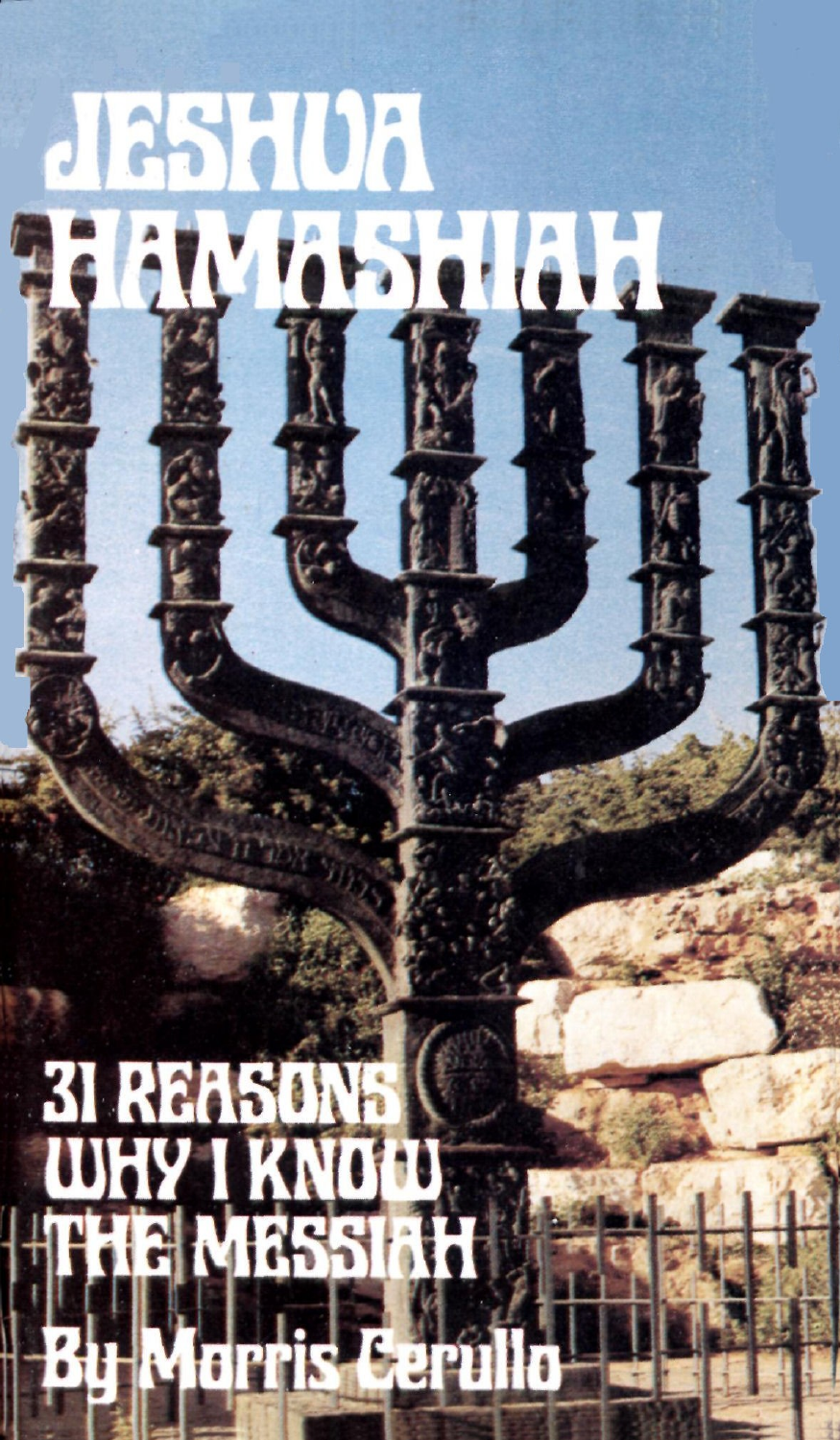# $J 1255 107$ HAMASHIAH

# **31 REESUNS** (0) 212 | KR(0) 00 THE MASSIFIT **By Morris Cerullo**

©1977 World Evangelism, Inc. Printed in U. S. A.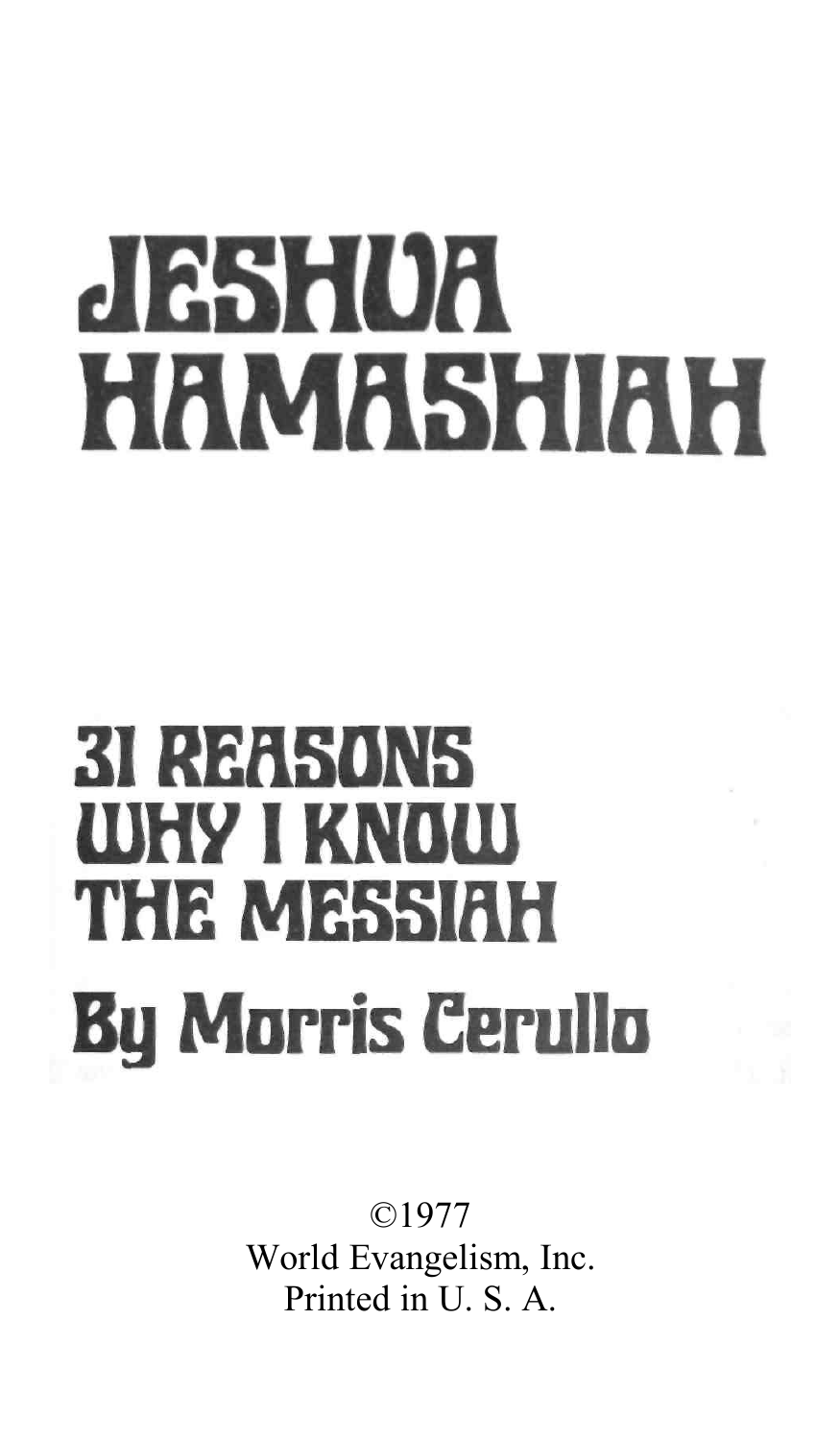# **INTRODUCTION**

The English version of the Old Testament was translated directly from the original Hebrew in which it was written. Later Greek became the cultural language of the Jews. An important translation of the Hebrew Old Testament was made into the Greek language. This was called the Septuagint, because the translation was made by 70 scholarly Hebrews. This Greek translation or version of the Old Testament was widely used by the Jews at the time the New Testament was written.

The Greek word for Messiah or *Mashiah* (anointed) is *Christos*, and is translated Christ. The Greek for *Jehoshua* or *Jeshua* is *Iesous*, and is translated Jesus, which means "Jehovah saves." Hence the Hebrew name for Jesus Christ is really *Jeshua-Hamashiah*. This leads us to the name of this message, *Jeshua-Hamashia.* Jesus Christ the philosopher? Or the *Mashiah*, the Anointed One, the Hope of Israel?

Let us consider intelligently Old Testament prophecies of the Messiah, and in consideration of these pages if Christ (Who 2000 years ago laid claim to being the Messiah, the promised One of Israel) came as prophesied, lived and died as prophesied; we must then accept in our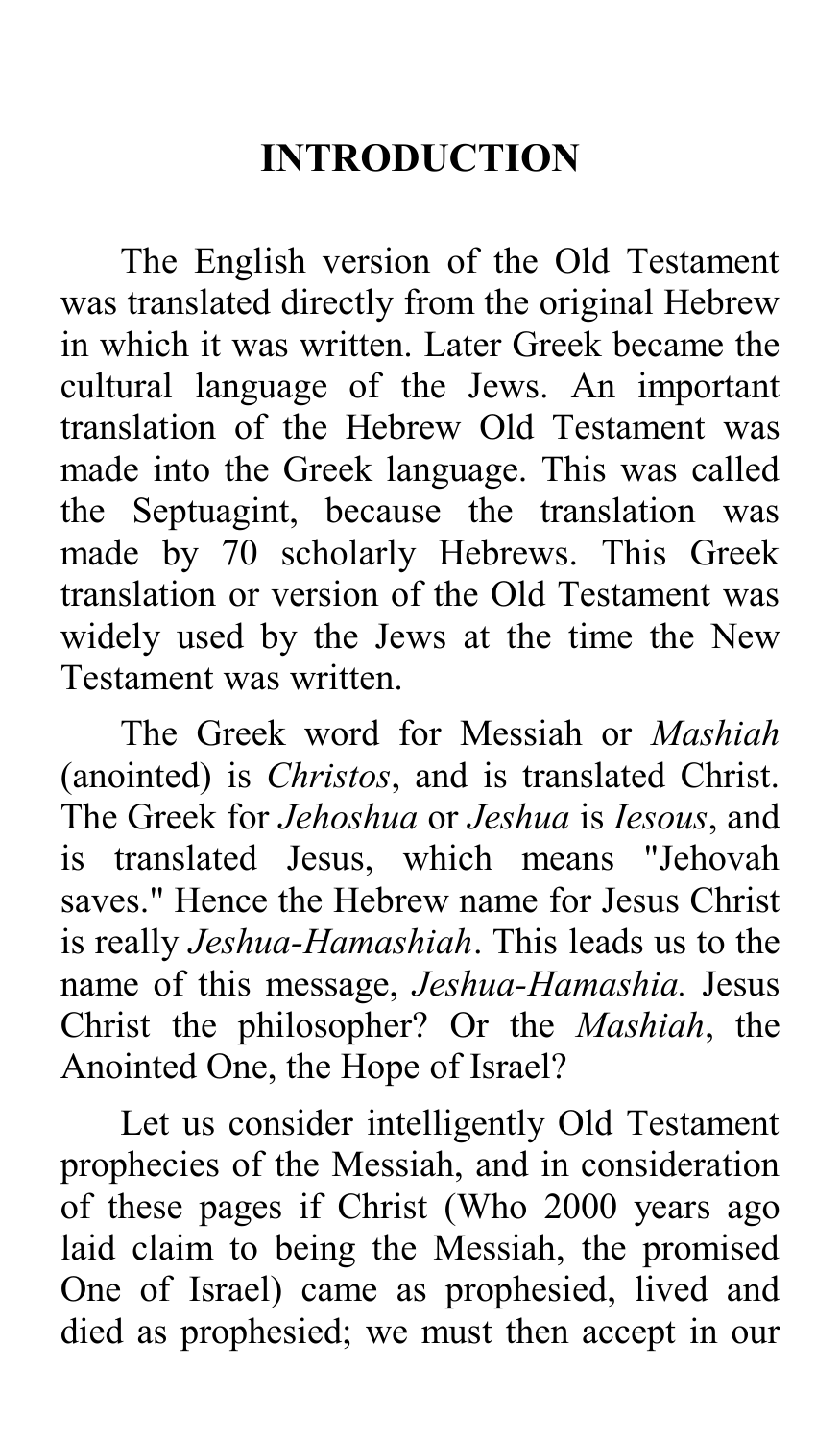minds and hearts the true facts of His being the true Messiah.

> Published by World Evangelism, Inc. San Diego, CA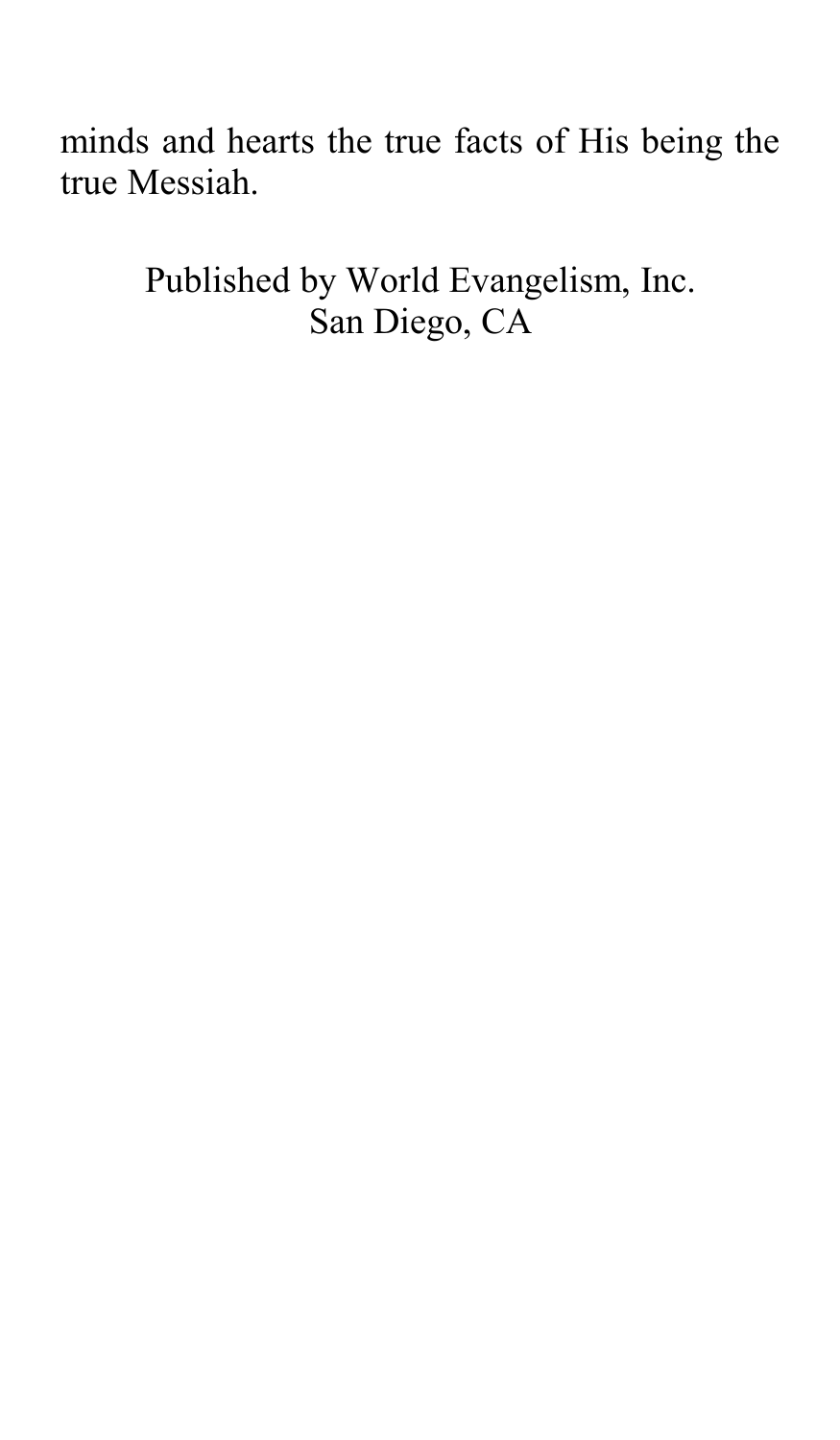#### **1. MESSIAH LIKE ALL PEOPLE WAS TO BE THE SEED OF A WOMAN.**

Note: Contrary to popular belief and longing of the depressed Jews of Bible days, who yearned for freedom and a mighty deliverer, this Messiah was not to drop out of heaven as a general, but was to come from the bruised seed of a woman. This is hard fact to accept; however, if we believe the Old Testament writing, we must clear this thought uppermost, for this lays the foundation for future prophecies.

OLD TESTAMENT PROPHECY. Genesis 3:15 "And 1 will put enmity between thee and the woman, and between thy seed and her seed; it shall bruise thy head, and thou shalt bruise his heel."

NEW TESTAMENT FULFILLMENT. Galatians 4:4. "But when the fullness of the time was come, God sent forth his Son, made of a woman, made under the law,"

# **2. HE WAS THE PROMISED SEED OF ABRAHAM, ISAAC, AND JACOB**

OLD TESTAMENT PROPHECY. Genesis 18:18. "Seeing that Abraham shall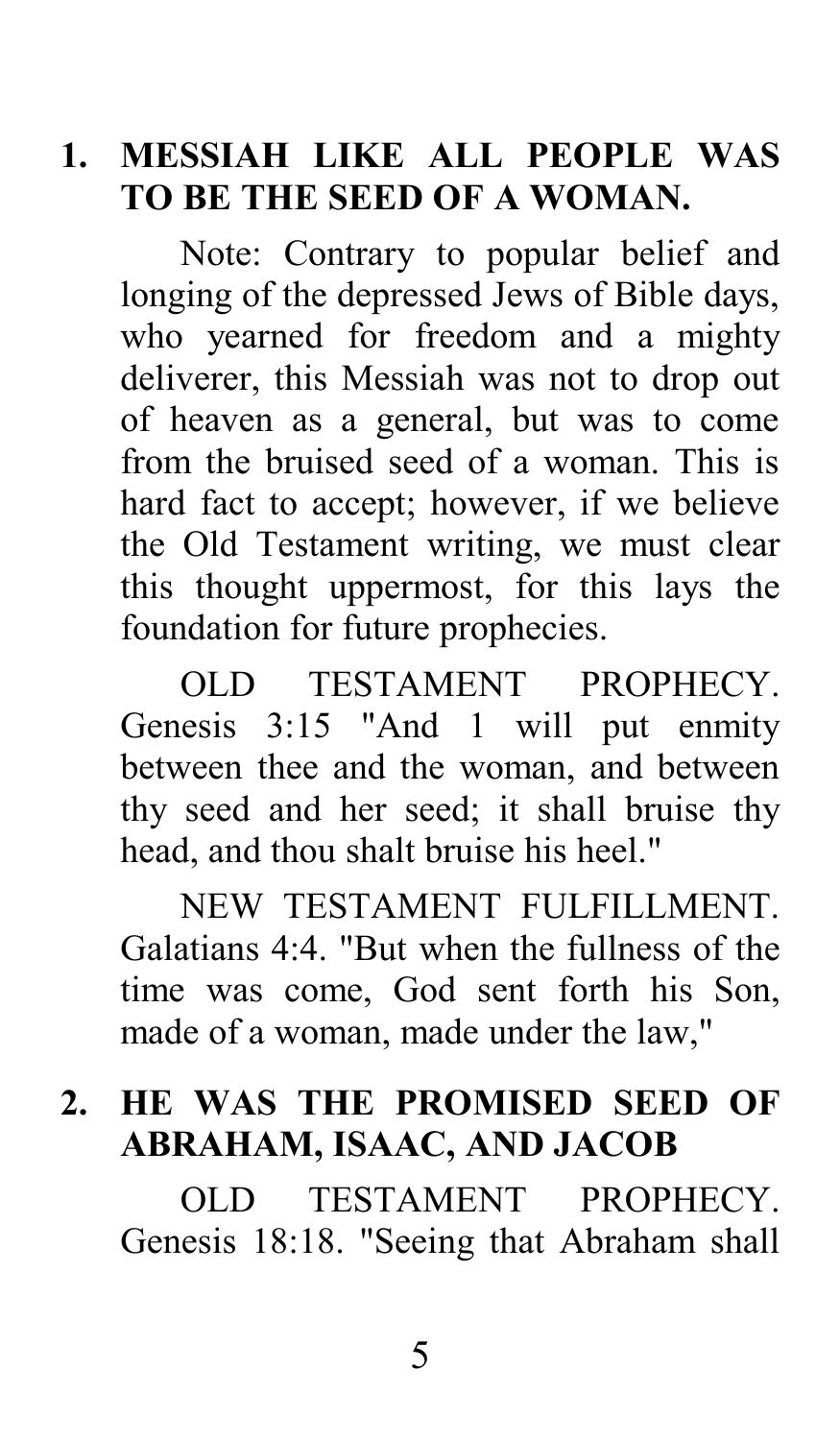surely become a great and mighty nation, and all the nations of the earth shall be blessed in him?"

Genesis 17:19. "And God said, Sarah thy wife shall bear thee a son indeed; and thou shalt call his name Isaac: and I will establish my covenant with him for an everlasting covenant, and with his seed after him."

Numbers 24:17. "I shall see him, but not now: I shall behold him, but not nigh: there shall come a Star out of Jacob, and a Sceptre shall rise out of Israel"

NEW TESTAMENT FULFILLMENT. Acts 3:25 "Ye are the children of the prophets, and of the covenant which God made with our fathers, saying unto Abraham, And in thy seed shall all the kindreds of the earth be blessed."

Matthew 1:2. "Abraham begat Isaac: and Isaac begat Jacob; and Jacob begat Judas and his brethren;"

Luke 3:34. "Which was the son of Jacob, which was the son of Isaac, which was the son of Abraham, which was the son of Thara, which was the son of Nachor,"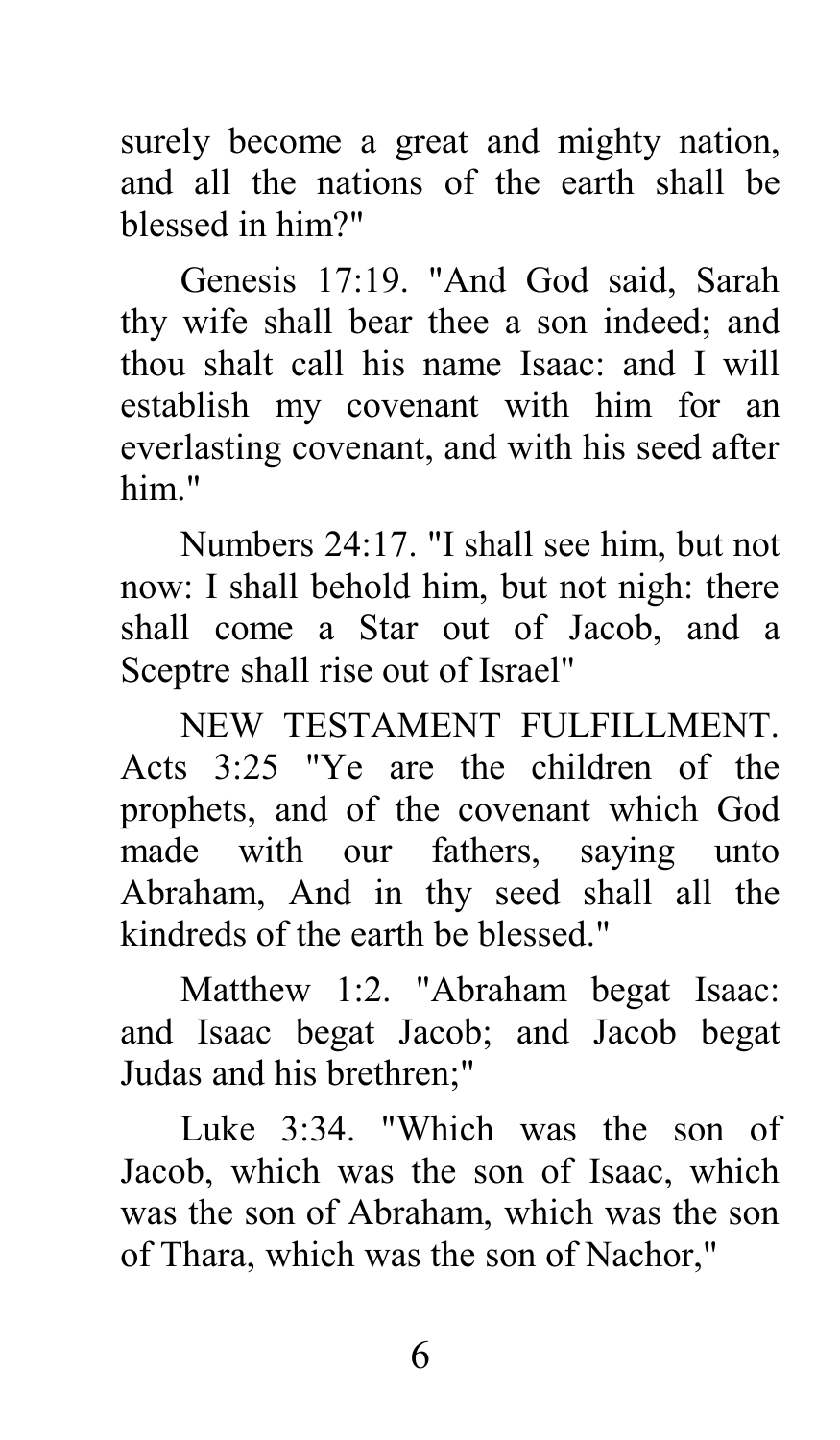#### **3. MESSIAH WAS TO BE BORN IN BETHLEHEM.**

OLD TESTAMENT PROPHECY Micah 5:2 "But thou, Bethlehem Ephratah, though thou be little among the thousands of Judah, yet out of thee shall he come forth unto me that is to be ruler in Israel; whose goings forth have been from of old, from everlasting."

NEW TESTAMENT FULFILLMENT. Matthew 2:1. "Now when Jesus was born in Bethlehem of Judaea in the days of Herod the king, behold, there came wise men from the east to Jerusalem,"

#### **4. MESSIAH WAS TO BE BORN OF A VIRGIN.**

OLD TESTAMENT PROPHECY. Isaiah 7:14. "Therefore the Lord himself shall give you a sign; Behold, a virgin shall conceive, and bear a son, and shall call his name Immanuel."

NEW TESTAMENT FULFILLMENT. Matthew 1:18. "Now the birth of Jesus Christ was on this wise: When as his mother Mary was espoused to Joseph, before they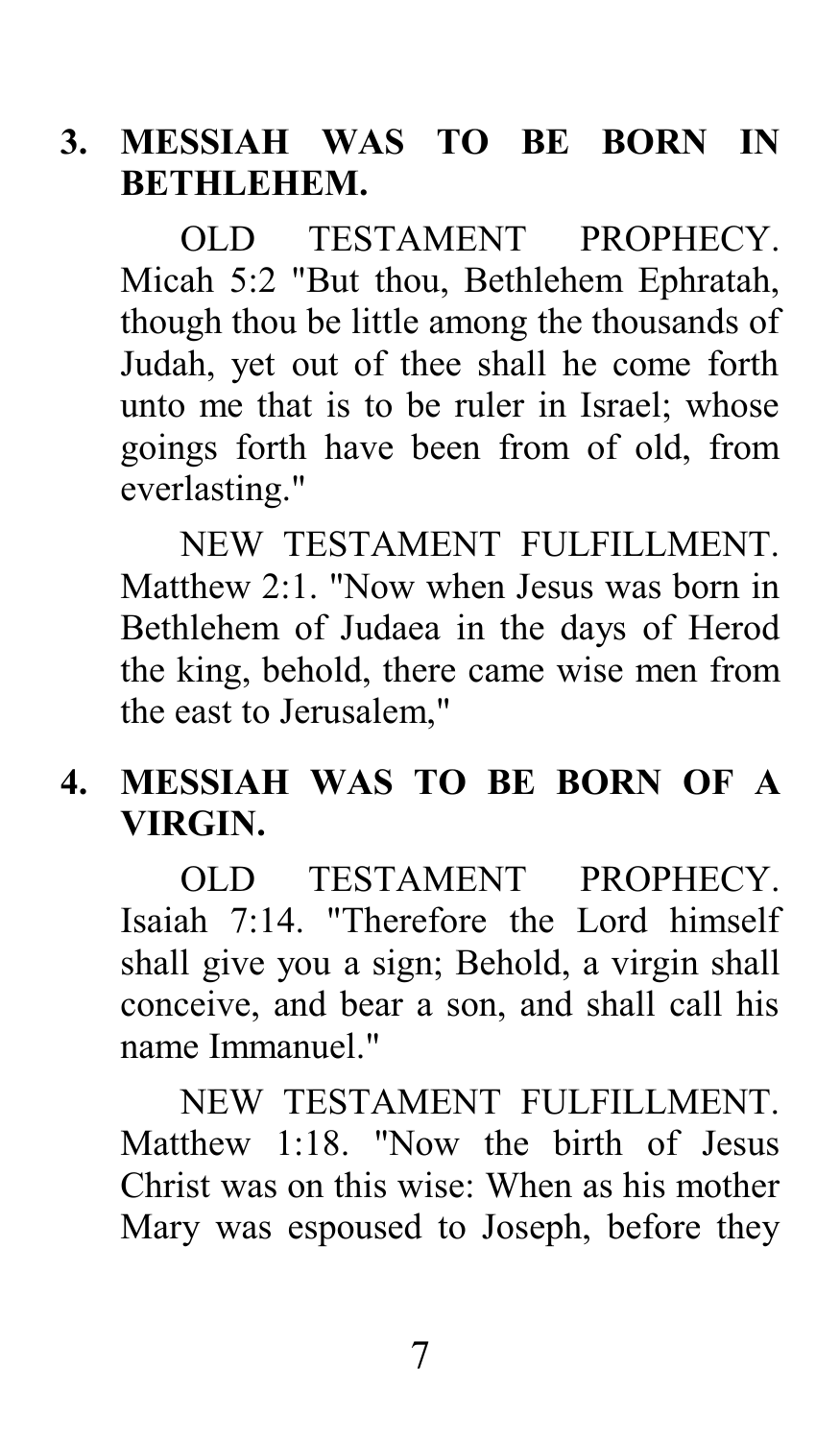came together, she was found with child of the Holy Ghost."

# **5. AS A BABE HE TOOK FLIGHT TO EGYPT.**

OLD TESTAMENT PROPHECY. Hosea 11:1. "When Israel was a child, then I loved him, and called my son out of Egypt."

NEW TESTAMENT FULFILLMENT. Matthew 2:14. "When he arose, he took the young child and his mother by night, and departed into Egypt:"

## **6. MESSIAH WAS TO BE A PROPHET LIKE UNTO MOSES.**

OLD TESTAMENT PROPHECY. Deuteronomy 18:15. "The Lord thy God will raise up unto thee a Prophet from the midst of thee, of thy brethren, like unto me; unto him ye shall hearken;"

NEW TESTAMENT FULFILLMENT. John 6:14. "Then those men, when they had seen the miracle that Jesus did, said, This is of a truth that prophet that should come into the world."

#### **7. MESSIAH WAS TO BE A PRIEST**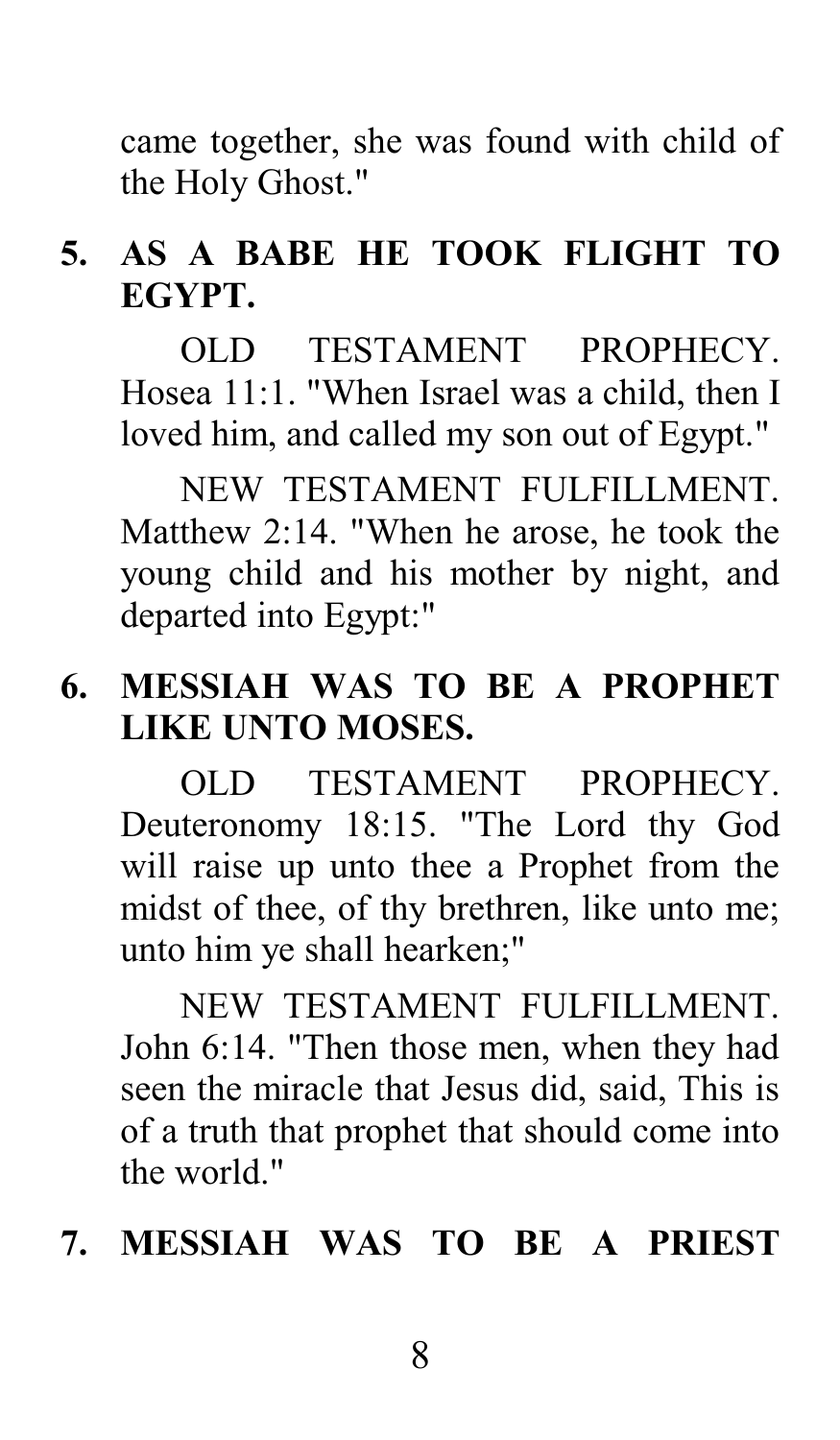#### **LIKE UNTO MELCHIZEDEK.**

Psalm 110:4. "The Lord hath sworn, and will not repent, Thou art a priest for ever after the order of Melchizedek."

NEW TESTAMENT FULFILLMENT. Hebrews 6:20. "Whither the forerunner is for us entered, even Jesus, made an high priest for ever after the order of Melchisedec."

# **8. MESSIAH WAS TO MINISTER IN THE REGION PROPHESIED, GALILEE.**

OLD TESTAMENT PROPHECY. Isaiah 9:1, 2. "Nevertheless the dimness shall not be such as was in her vexation, when at the first he lightly afflicted the land of Zebulun and the land of Naphtali, and afterward did more grievously afflict her by the way of the sea, beyond Jordan, in Galilee of the nations. The people that walked in darkness have seen a great light: they that dwell in the land of the shadow of death, upon them hath the light shined."

NEW TESTAMENT FULFILLMENT. Matthew 4:12-16. "Now when Jesus had heard that John was cast into prison, he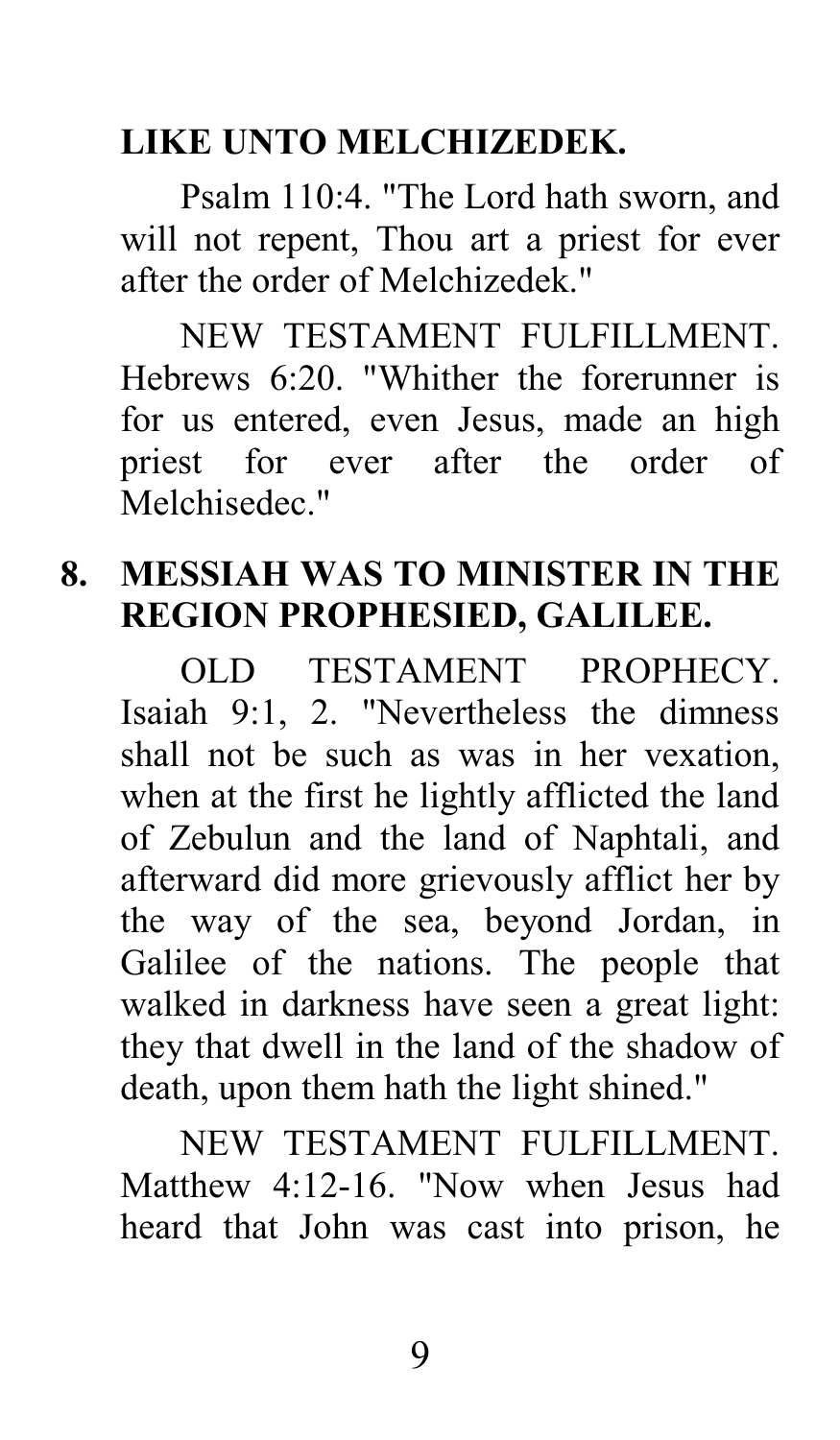departed into Galilee; And leaving Nazareth, he came and dwelt in Capernaum, which is upon the sea coast, in the borders of Zabulon and Nephthalim: That it might be fulfilled which was spoken by Esaias the prophet, saying, The land of Zabulon, and the land of Nephthalim, by the way of the sea, beyond Jordan, Galilee of the Gentiles; 'The people which sat in darkness saw great light; and to them which sat in the region and shadow of death light is sprung up.'"

# **9. SOME OF MESSIAH'S CHARACTERISTICS.**

OLD TESTAMENT PROPHECY. Isaiah 11:2." And the spirit of the Lord shall rest upon him, the spirit of wisdom and understanding, the spirit of counsel and might, the spirit of knowledge and of the fear of the Lord;"

NEW TESTAMENT FULFILLMENT. Luke 2:52. "And Jesus increased in wisdom and stature, and in favour with God and man<sup>"</sup>

## **10. MESSIAH WAS TO ENTER JERUSALEM IN TRIUMPH.**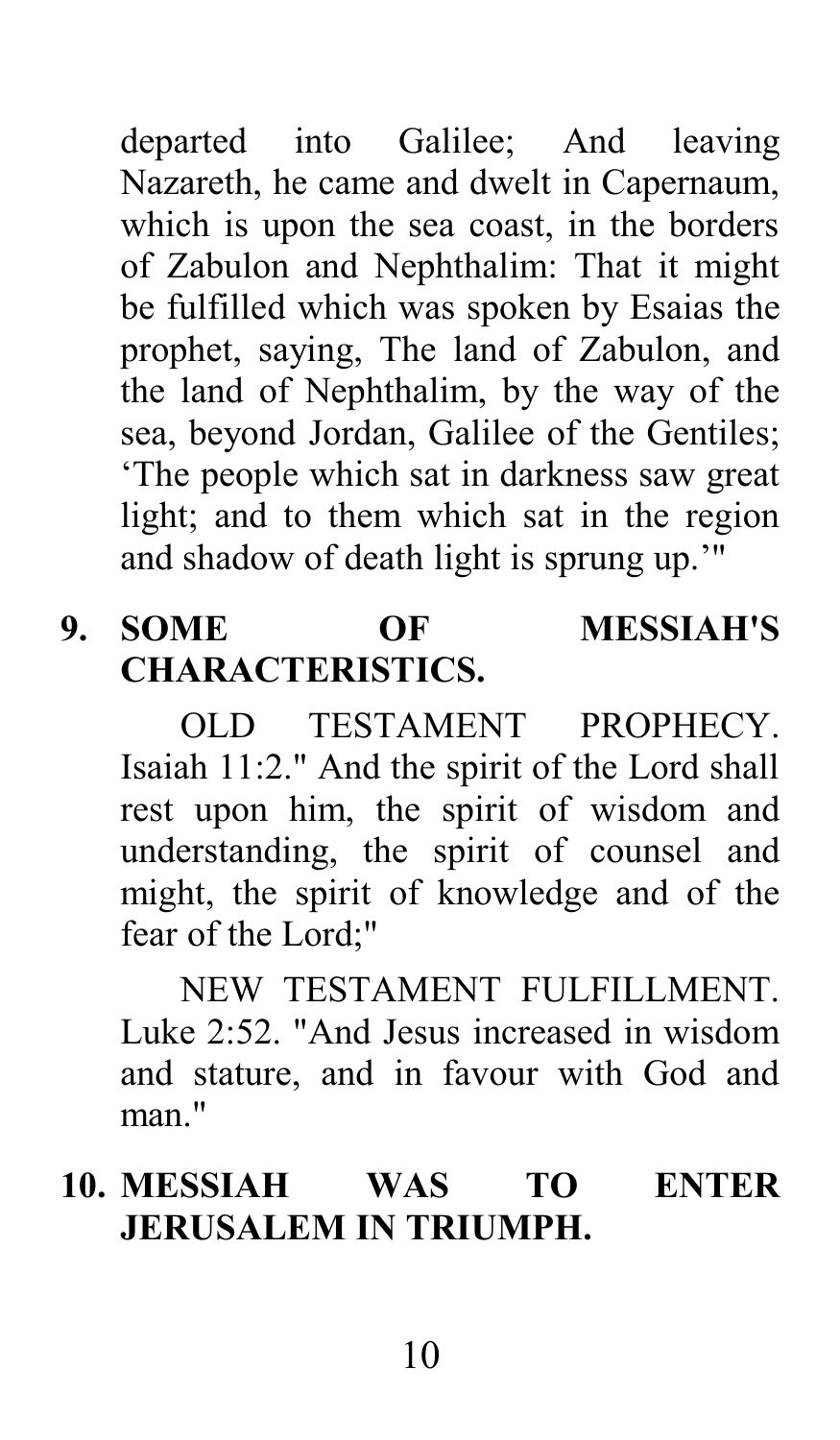OLD TESTAMENT PROPHECY. Zechariah 9:9. "Rejoice greatly, O daughter, of Zion; shout, O daughter of Jerusalem: behold, thy King cometh unto thee: he is just, and having salvation; lowly, and riding upon an ass, and upon a colt the foal of an ass."

NEW TESTAMENT FULFILLMENT. John 12:13,14. "Took branches of palm trees, and went forth to meet him, and cried, Hosanna: Blessed is the King of Israel that cometh in the name of the Lord. And Jesus, when he had found a young ass, sat thereon; as it is written."

## **11. MESSIAH WAS TO BE REJECTED BY HIS OWN PEOPLE.**

OLD TESTAMENT PROPHECY. Isaiah 53:3. "He is despised and rejected of men; a man of sorrows, and acquainted with grief: and we hid as it were our faces from him; he was despised, and we esteemed him not."

NEW TESTAMENT FULFILLMENT. John 1:11. "He came unto his own, and his own received him not."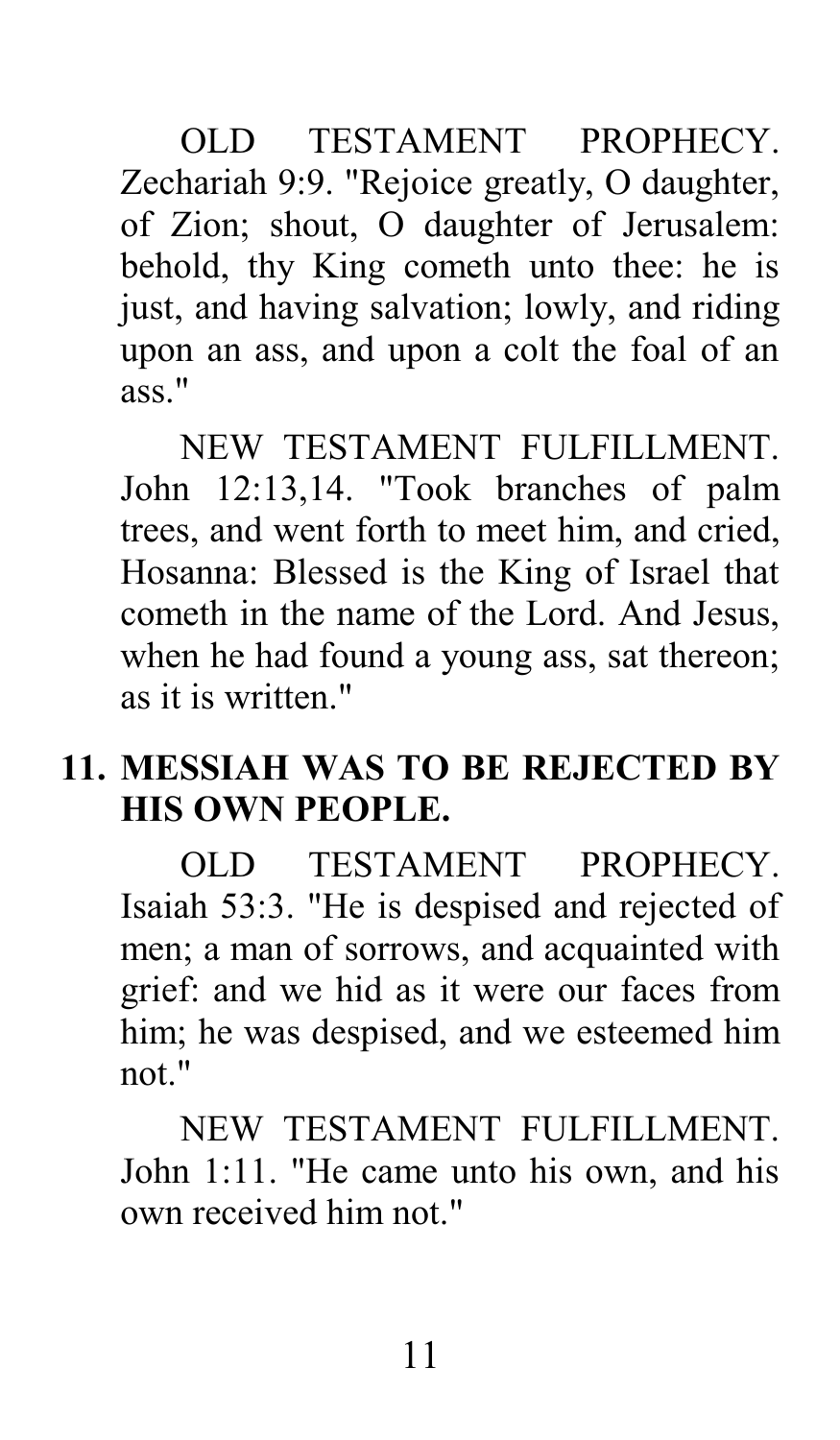#### **12. MESSIAH WAS TO BE BETRAYED BY ONE OF HIS OWN CLOSE FOLLOWERS AND FRIENDS.**

OLD TESTAMENT PROPHECY. Psalm 41:9. "Yea, mine own familiar friend in whom I trusted, which did eat of my bread, hath lifted up his heel against me."

NEW TESTAMENT FULFILLMENT. Mark 14:10. "And Judas Iscariot, one of the twelve, went unto the chief priests, to betray him unto them."

#### **13. MESSIAH WAS TO BE SOLD FOR 30 PIECES OF SILVER.**

OLD TESTAMENT PROPHECY. Zechariah 11:12. "And I said unto them, If ye think good, give me my price; and if not, forbear. So they weighed for my price thirty pieces of silver."

NEW TESTAMENT FULFILLMENT. Matthew 26:15. "And said unto them, What will ye give me, I will deliver him unto you? And they covenanted with him for thirty pieces of silver."

#### **14. MESSIAH IS TO BE ACCUSED BY FALSE WITNESSES.**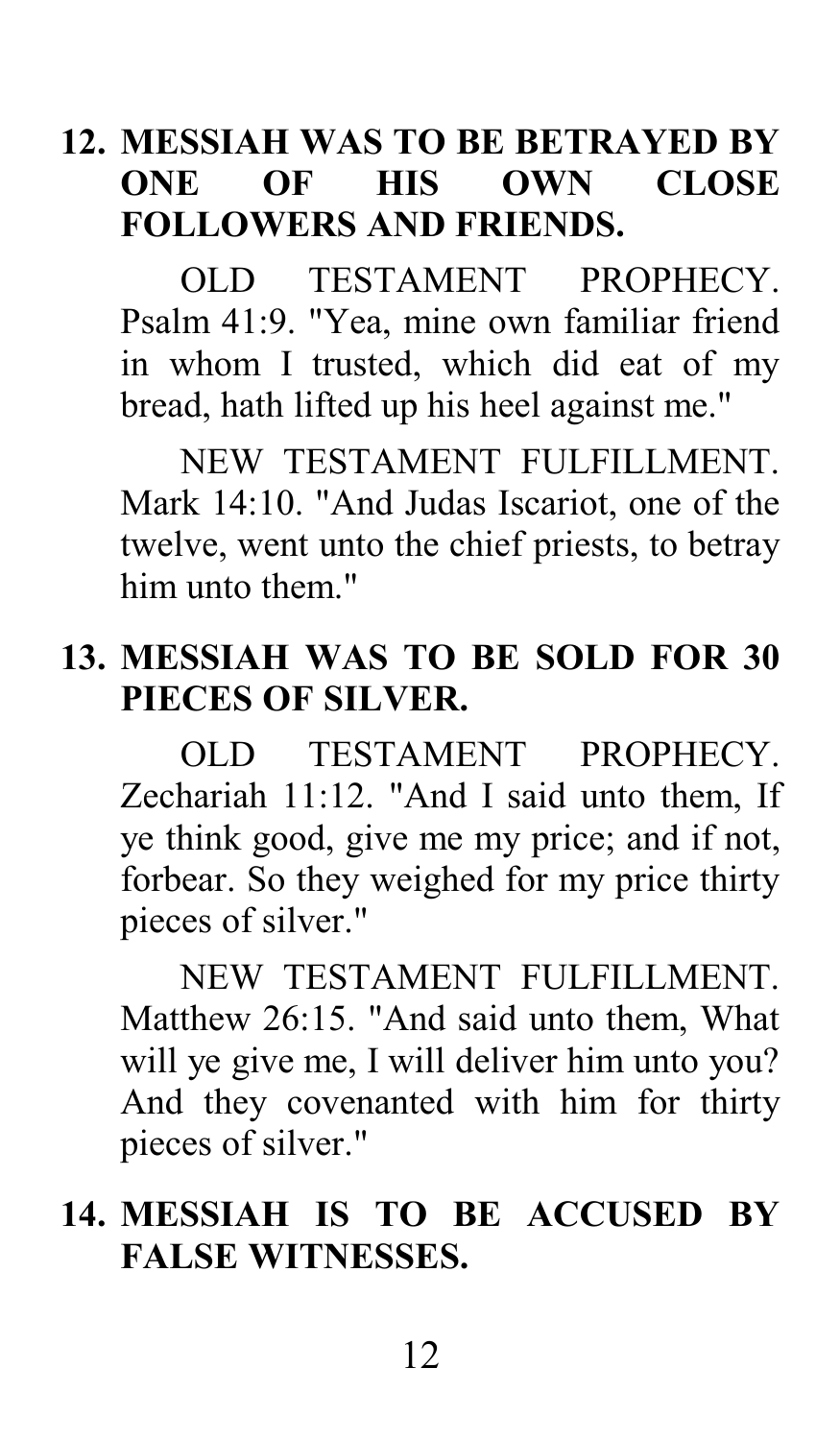OLD TESTAMENT PROPHECY. Psalm 27:12. "Deliver me not over unto the will of mine enemies: for false witnesses are risen up against me, and such as breathe out cruelty."

NEW TESTAMENT FULFILLMENT. Matthew 26:60-61. "But found none: yea though many false witnesses came, yet found they none. At the last came two false witnesses, And said, this fellow said, I am able to destroy the temple of God, and to build it in three days."

#### **15. MESSIAH WAS TO BE HATED WITHOUT A CAUSE.**

OLD TESTAMENT PROPHECY. Psalm 69:4. "They that hate me without a cause are more than hairs of mine head: they that would destroy me, being mine enemies wrongfully, are mighty: then I restored that which I took not away."

NEW TESTAMENT FULFILLMENT. John 15:23-25. "He that hateth me hateth my Father also. If I had not done among them the works which none other man did, they had not sin: but now have they both seen and hated both me and my Father. But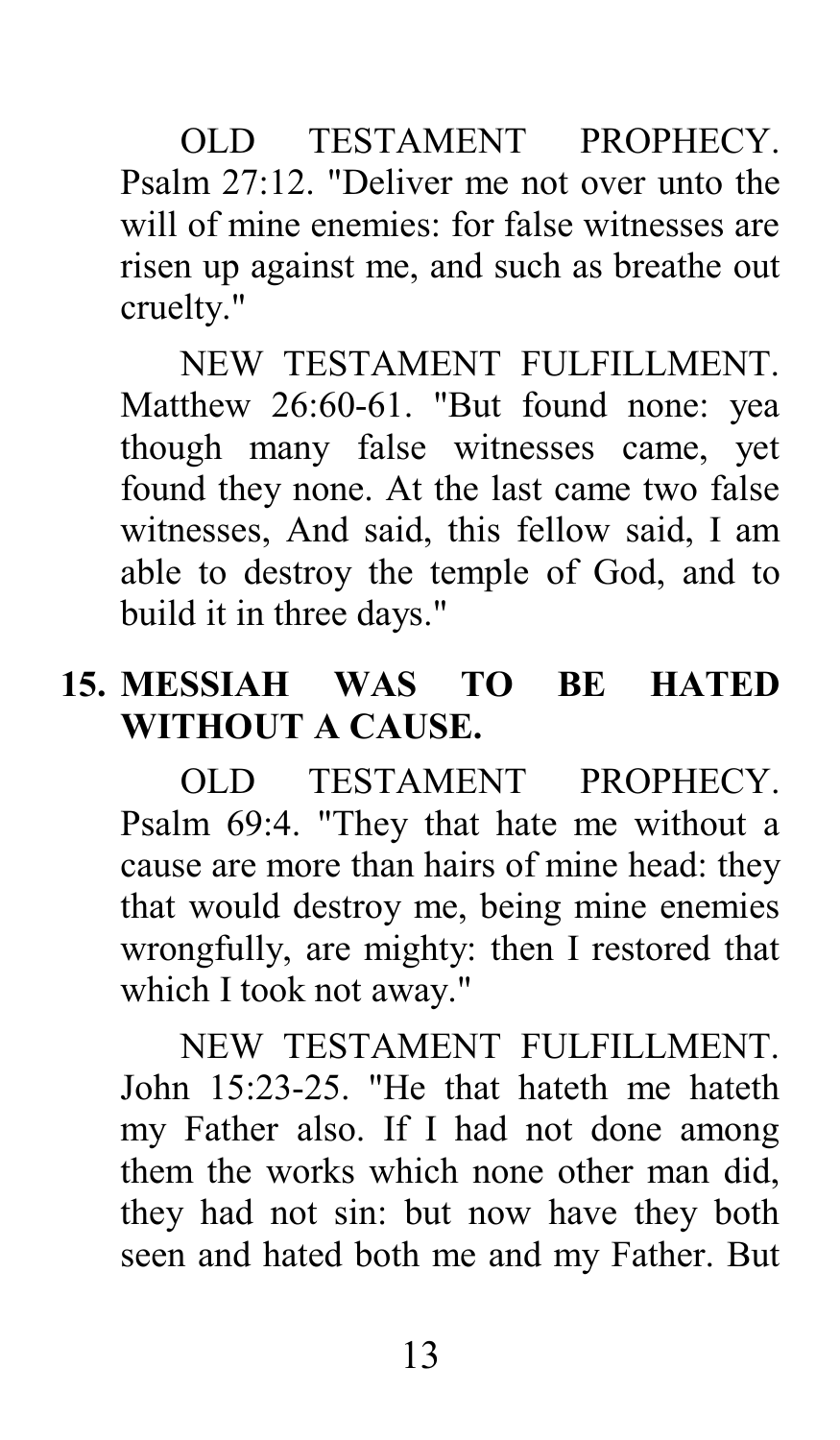this cometh to pass, that the word might be fulfilled that is written in their law, They hated me without a cause."

# **16. MESSIAH WAS TO BE SILENT BEFORE HIS ACCUSERS.**

OLD TESTAMENT PROPHECY. Isaiah 53:7. "He was oppressed, and he was afflicted, yet he opened not his mouth: he is brought as a lamb to the slaughter, and as a sheep before her shearers is dumb, so he openeth not his mouth."

NEW TESTAMENT FULFILLMENT. Matthew 26:62, 63. "And the high priest arose, and said unto him, Answereth thou nothing? what is it which these witness against thee? But Jesus held his peace. And the high priest answered and said unto him, I adjure thee by the living God, that thou tell us whether thou be the Christ, the Son of God<sup>"</sup>

# **17. MESSIAH WAS TO BE SMITTEN AND SPAT UPON BY HIS ENEMIES.**

OLD TESTAMENT PROPHECY. Isaiah 50:6. "I gave my back to the smiters, and my cheeks to them that plucked off the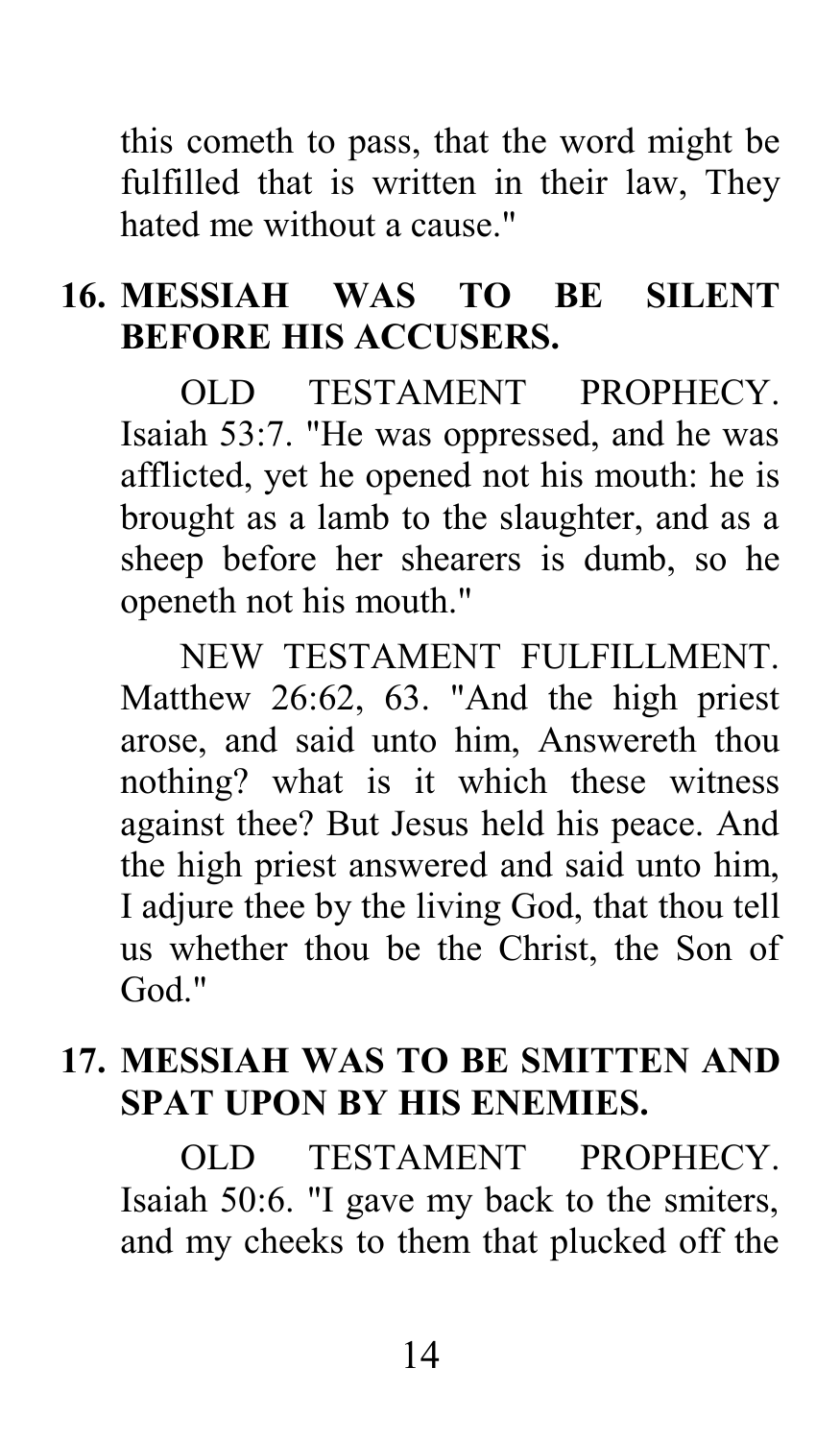hair: I hid not my face from shame and spitting."

NEW TESTAMENT FULFILLMENT. Mark 14:65. "And some began to spit on him, and to cover his face, and to buffet him, and to say unto him, Prophesy: and the servants did strike him with the palms of their hands."

# **18. MESSIAH WAS TO SUFFER VICARIOUSLY.**

OLD TESTAMENT PROPHECY. Isaiah 53:4, 5. "Surely he hath borne our griefs, and carried our sorrows: yet we did esteem his stricken, smitten of God, and afflicted. But he was wounded for our transgressions, he was bruised for our iniquities: the chastisement of our peace was upon him; and with his stripes we are healed."

NEW TESTAMENT FULFILLMENT. Matthew  $8.16-17$  "And when the even was come, they brought unto him many that were possessed with devils: and he cast out the spirits with his word, and healed all that were sick: That it might be fulfilled which was spoken by Esaias the prophet, saying,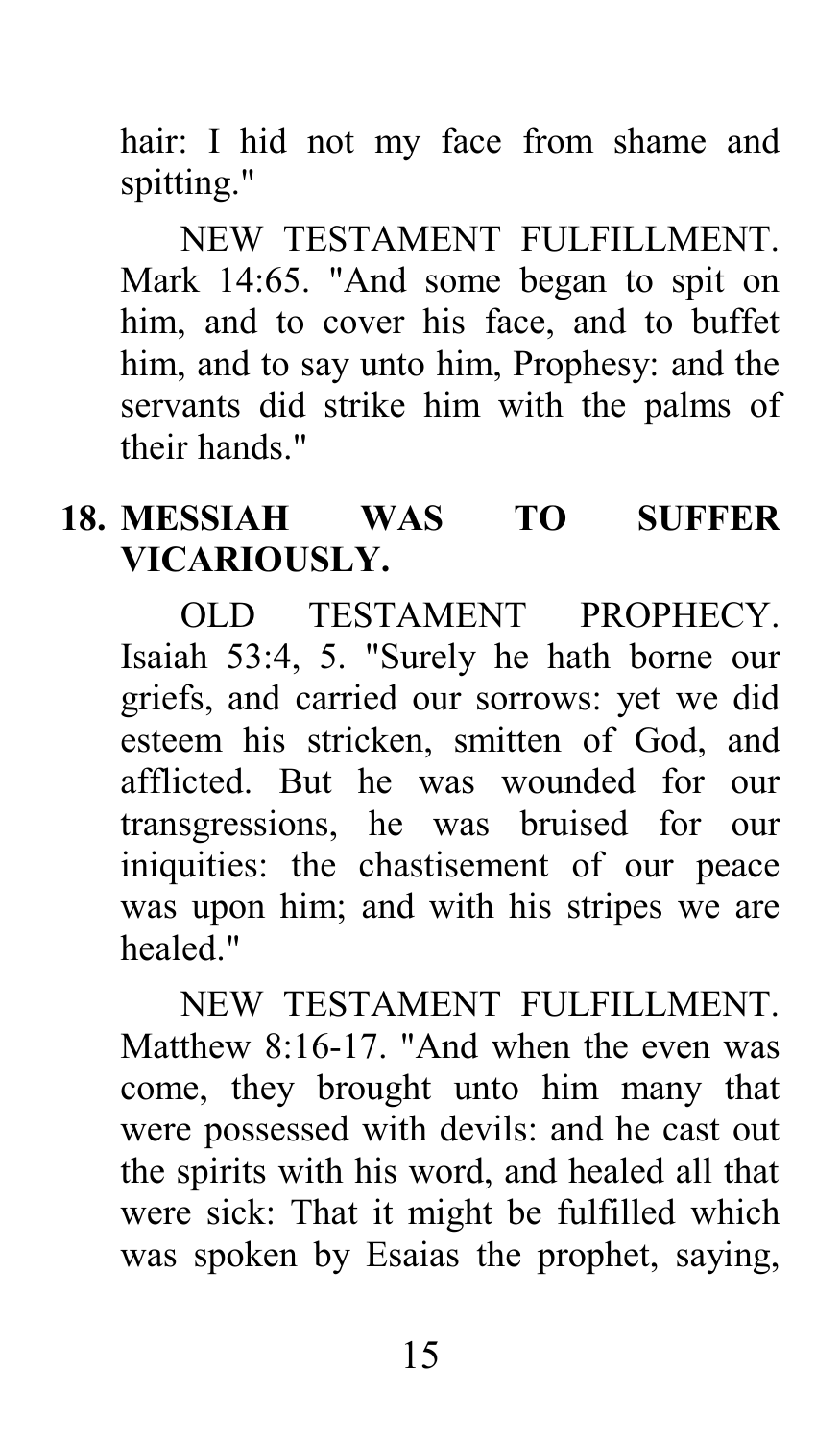Himself took our infirmities, and bare our sicknesses."

## **19. MESSIAH WAS TO BE MOCKED AND TAUNTED.**

OLD TESTAMENT PROPHECY. Psalm 22:6-8. "But I am a worm, and no man; a reproach of men, and despised of the people. All they that see me laugh me to scorn: they shoot out the lip, they shake the head, saying, He trusted on the Lord that he would deliver him: let him deliver him, seeing he delighted in him."

NEW TESTAMENT FULFILLMENT. Matthew 27:39-40. "And they that passed by reviled him, wagging their heads, And saying, Thou that destroyest the temple, and buildest it in three days, save thyself. If thou be the Son of God, come down from the cross."

#### **20. MESSIAH WAS TO SUFFER WITH TRANSGRESSORS AND PRAY FOR HIS ENEMIES.**

OLD TESTAMENT PROPHECY. Isaiah 53:12. "Therefore will I divide him a portion with the great, and he shall divide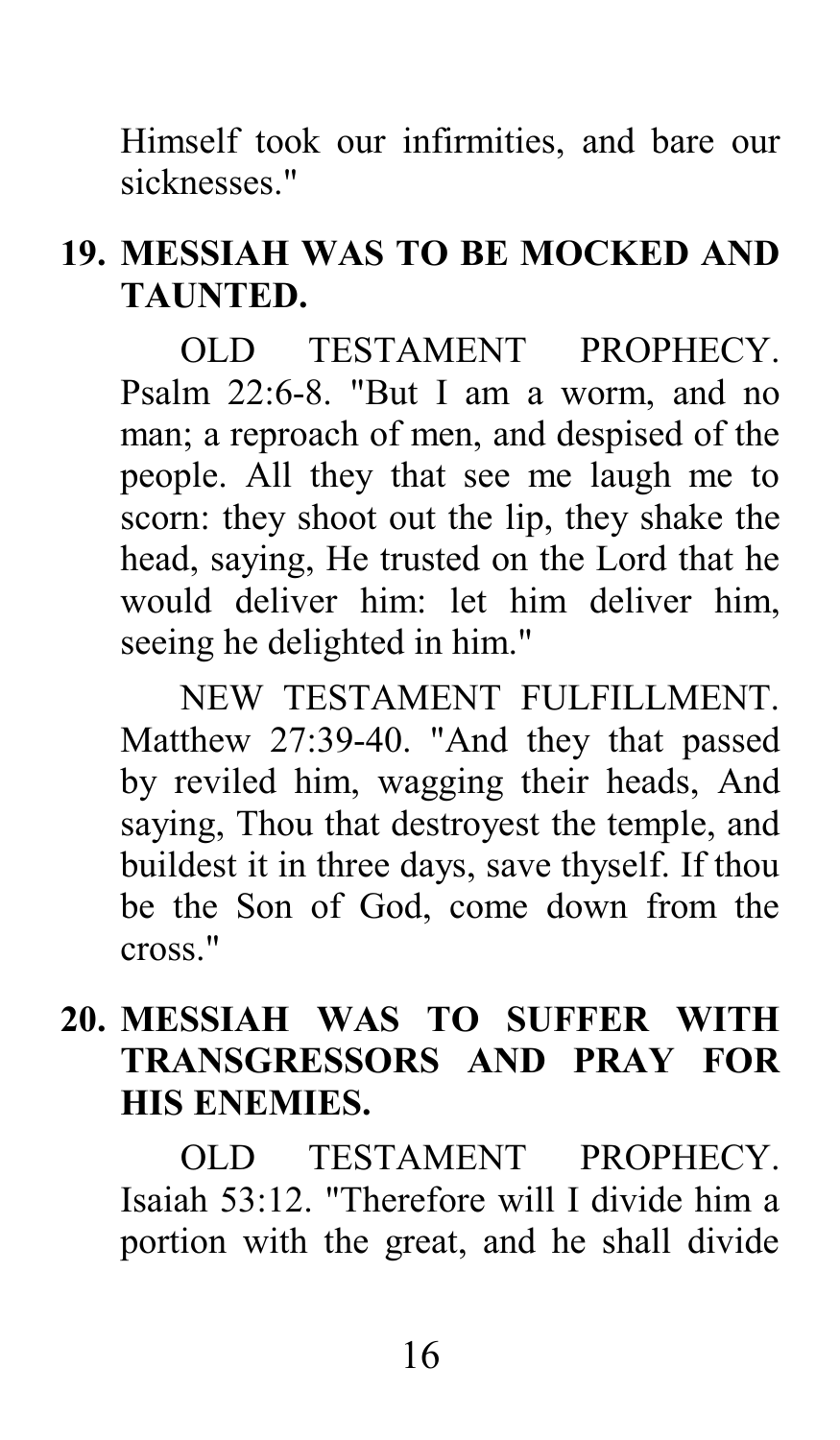the spoil with the strong; because he hath poured out his soul unto death: and he was numbered with the transgressors; and he bare the sin of many, and made intercession for the transgressors."

NEW TESTAMENT FULFILLMENT. Matthew 27:38. "Then were there two thieves crucified with him, one on the right hand, and another on the left."

#### **21. MESSIAH'S HANDS AND FEET WERE TO BE PIERCED.**

OLD TESTAMENT PROPHECY. Psalm 22:16. "For dogs have compassed me: the assembly of the wicked have enclosed me: they pierced my hands and my feet."

NEW TESTAMENT FULFILLMENT. John 20:27. "Then saith he to Thomas, Reach hither thy finger, and behold my hands; and reach hither thy hand, and thrust it into my side: and be not faithless, but believing."

#### **22. MESSIAH WAS TO BE GIVEN GALL AND VINEGAR.**

OLD TESTAMENT PROPHECY. Psalm 69:21. "They gave me also gall for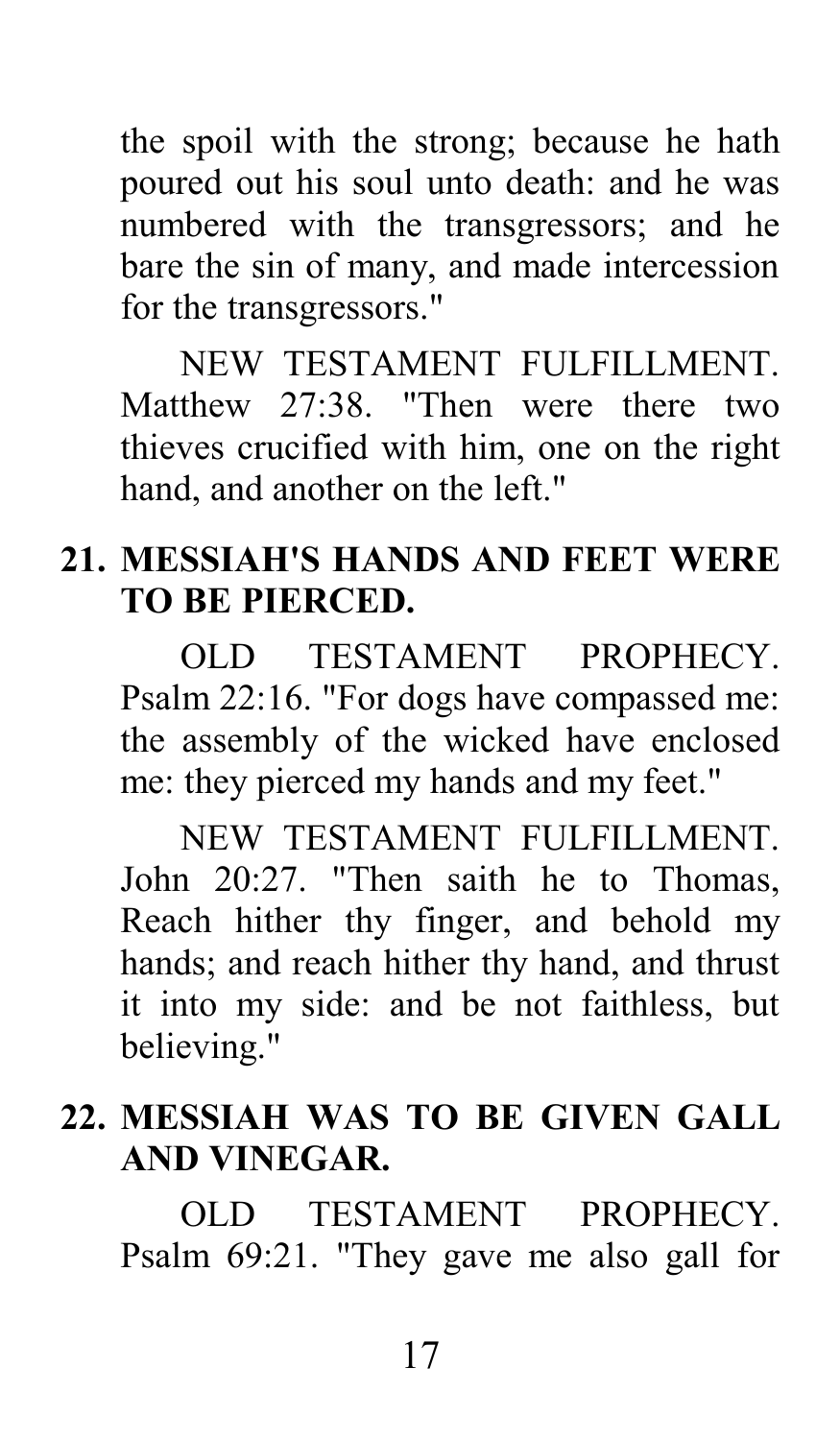my meat; and in my thirst they gave me vinegar to drink."

NEW TESTAMENT FULFILLMENT. John 19:29 "Now there was set a vessel full of vinegar: and they filled a sponge with vinegar, and put it upon hyssop, and put it to his mouth."

# **23. MESSIAH WAS TO HEAR PROPHETIC WORDS REPEATED IN MOCKERY.**

OLD TESTAMENT PROPHECY. Psalm 22:8. "He trusted on the Lord that he would deliver him: let him, deliver him, seeing he delighted in him."

NEW TESTAMENT FULFILLMENT. Matthew 27:43. "He trusted in God; let him deliver him now, if he will have him: for he said, I am the Son of God. "

#### **24. MESSIAH'S SIDE TO BE PIERCED.**

OLD TESTAMENT PROPHECY. Zechariah 12:10. "And I will pour upon the house of David, and upon the inhabitants of Jerusalem, the spirit of grace and of supplications: and they shall look upon me whom they have pierced, and they shall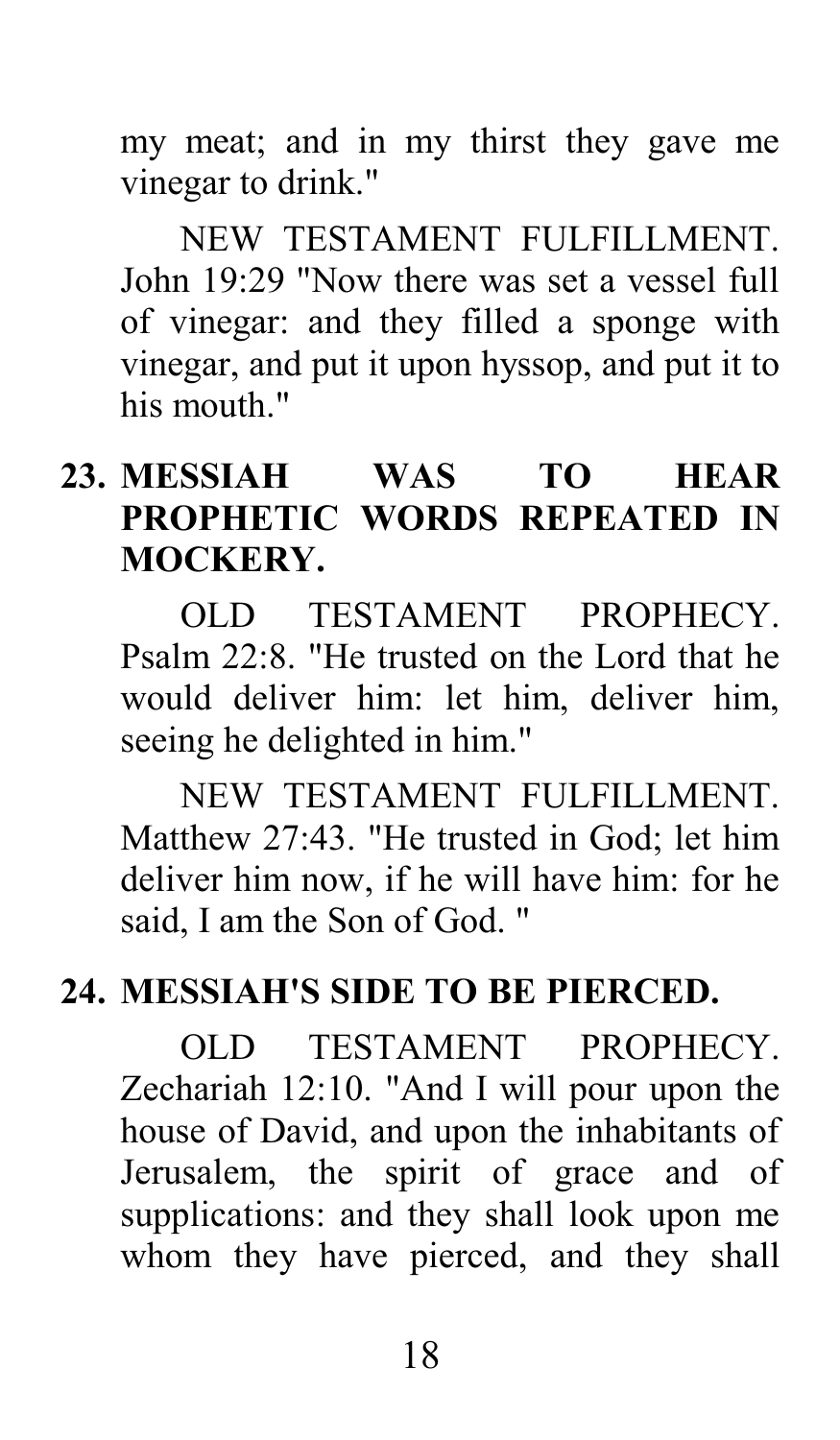mourn for him, as one moumeth for his only son, and shall be in bitterness for him, as one that is in bitterness of his firstborn."

NEW TESTAMENT FULFILLMENT. John 19:34. "But one of the soldiers with a spear pierced his side, and forthwith came there out blood and water."

## **25. MESSIAH WAS TO DIE BY CRUCIFIXION.**

OLD TESTAMENT PROPHECY. Psalm 22:14,16-17. "I am poured out like water, and all my bones are out of joint: my heart is like wax; it is melted in the midst of my bowels. For dogs have compassed me: the assembly of the wicked have inclosed me: they pierced my hands and my feet, I may tell all my bones: they look and stare upon me."

NEW TESTAMENT FULFILLMENT. Matthew 27:31. "And after that they mocked him, they took the robe from him, and put his own raiment on him, and led him away to crucify him."

#### **26. THEY WERE TO CAST LOTS FOR MESSIAH'S GARMENTS.**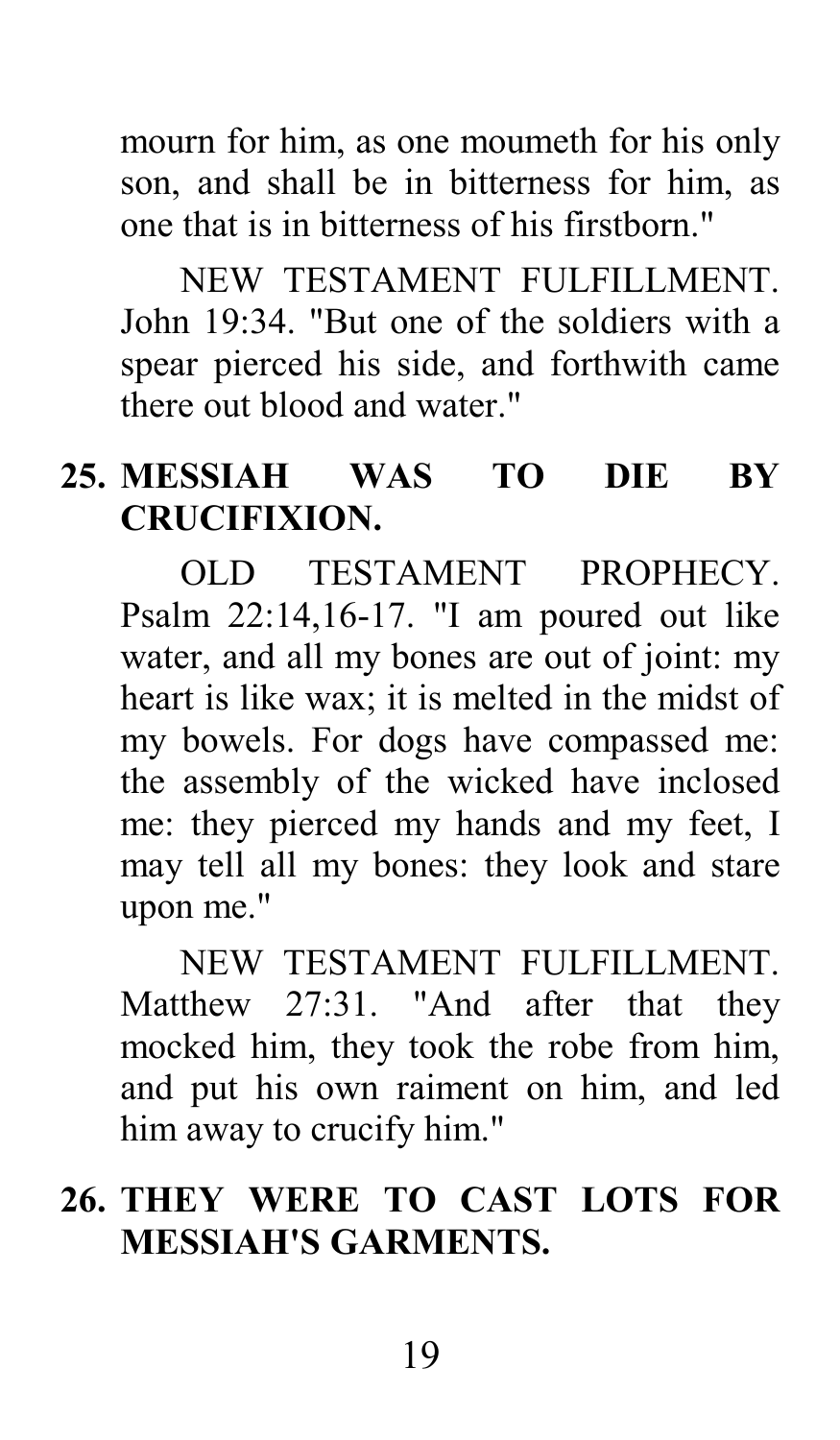OLD TESTAMENT PROPHECY. Psalm 22:18. "They part my garments among them, and cast lots upon my vesture<sup>"</sup>

NEW TESTAMENT FULFILLMENT. Mark 15:24. "And when they had crucified him, they parted his garments, casting lots upon them, what every man should take."

## **27. MESSIAH'S BONES WERE NOT TO BE BROKEN.**

OLD TESTAMENT PROPHECY. Psalm 34:20. "He keepeth all his bones: not one of them is broken."

NEW TESTAMENT FULFILLMENT. John 19:33. "But when they came to Jesus, and saw that he was dead already, they brake not his legs."

# **28. MESSIAH WAS TO BE BURIED WITH THE RICH.**

OLD TESTAMENT PROPHECY. Isaiah 53:9. "And he made his grave with the wicked, and with the rich in his death; because he had done no violence, neither was any deceit in his mouth."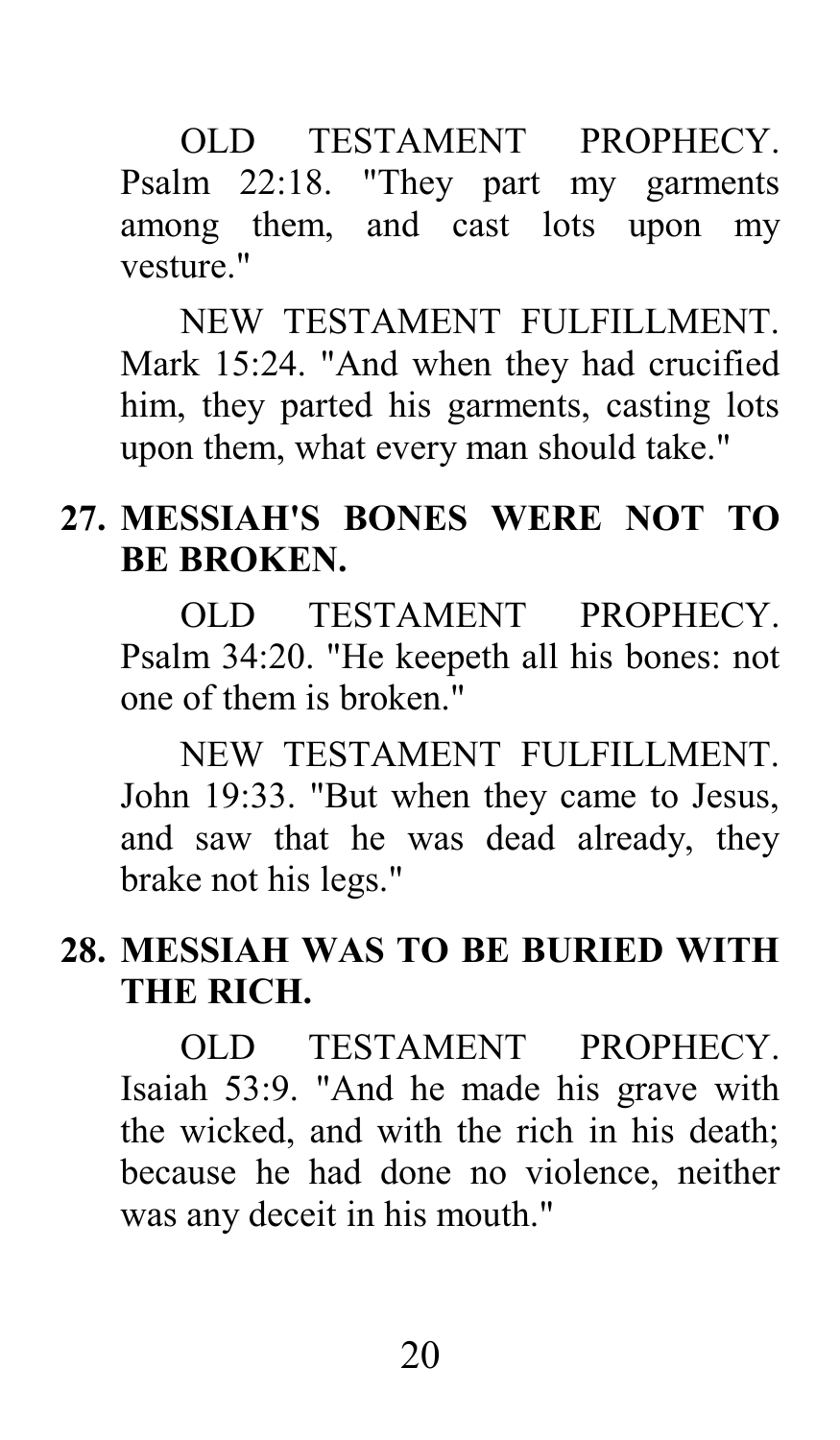NEW TESTAMENT FULFILLMENT. Matthew 27:57-60. "When the even was come, there came a rich man of Arimathaea named Joseph, who also himself was Jesus' disciple: He went to Pilate, and begged the body of Jesus. Then Pilate commanded the body to be delivered. And when Joseph had taken the body, he wrapped it in a clean linen cloth, And laid it in his own new tomb, which he had hewn out in the rock..."

#### **29. MESSIAH WAS TO DIE AS A SACRIFICE FOR SIN.**

OLD TESTAMENT PROPHECY. Isaiah 53:5,6,8, 10-12. "But he was wounded for our transgression, he was bruised for our iniquities: the chastisement of our peace was upon him; and with his stripes we are healed. All we like sheep have gone astray; we have turned every one to his own way; and the Lord hath laid on him the iniquity of us all... for the transgression of my people was he stricken... when thou shalt make his soul an offering for sin, he shall see his seed, he shall prolong his days, and the pleasure of the Lord shall prosper in his hand.... he shall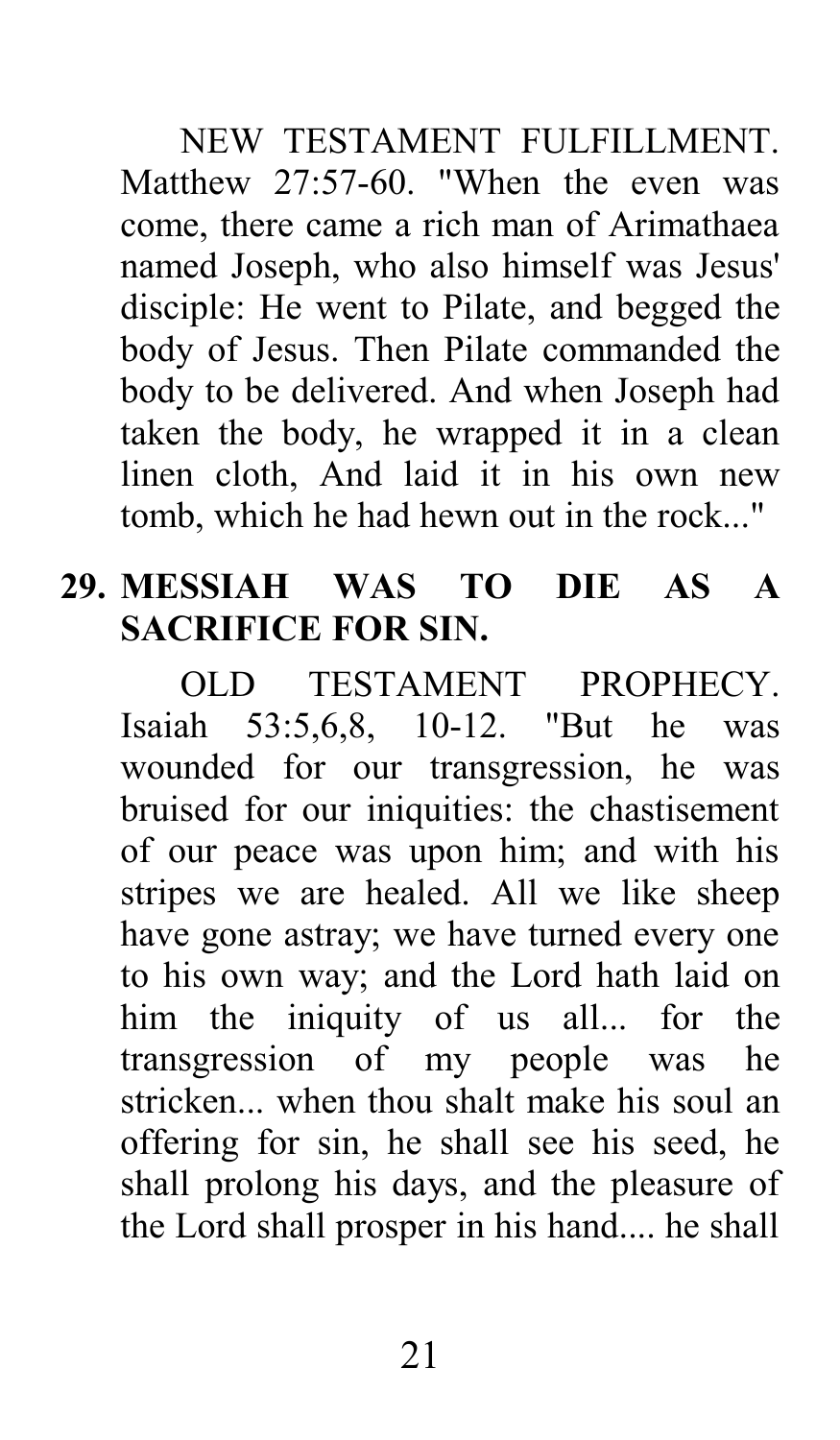bear their iniquities... and he bare the sin of many."

NEW TESTAMENT FULFILLMENT. John 1:29. "...Behold the Lamb of God, which taketh away the sins of the world."

#### **30. MESSIAH WAS TO BE RAISED FROM THE DEAD.**

OLD TESTAMENT PROPHECY. Psalm 16:10. "For thou wilt not leave my soul in hell; neither wilt thou suffer thine Holy One to see corruption."

NEW TESTAMENT FULFILLMENT. Matthew 28:9. "And as they went to tell his disciples, behold, Jesus met them, saying, All hail. And they came and held him by the feet, and worshipped him."

## **31. MESSIAH WAS TO ASCEND TO THE RIGHT HAND OF GOD.**

OLD TESTAMENT PROPHECY. Psalm 68:18. "Thou hast ascended on high, thou hast led captivity captive: thou hast received gifts for men; yea, for the rebellious also, that the Lord God might dwell among them. "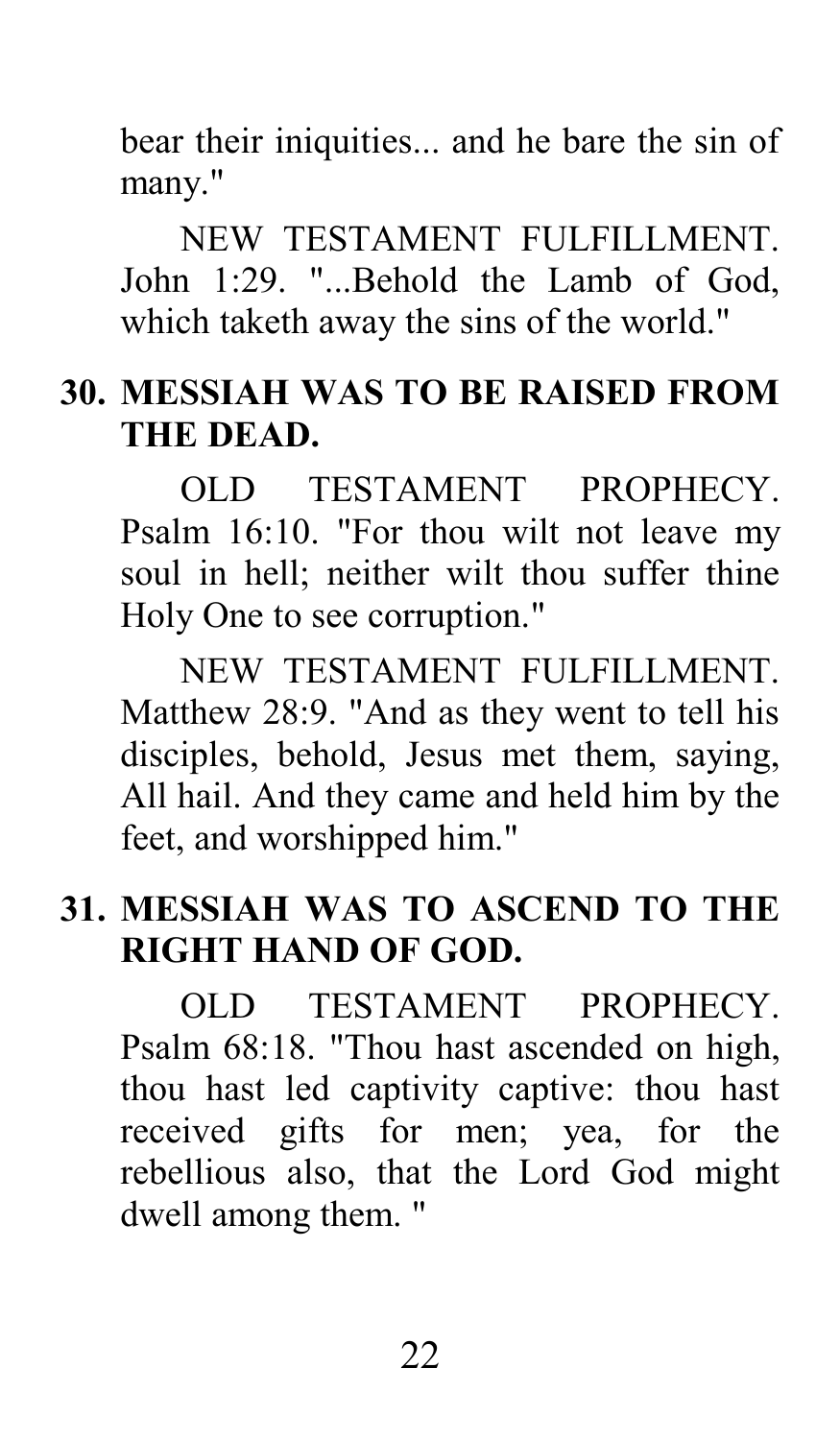NEW TESTAMENT FULFILLMENT. Luke 24:50, 51. "And he led them out as far as to Bethany, and he lifted up his hands, and blessed them, And it came to pass, while he blessed them, he was parted from them, and carried up into heaven. "

# **CONCLUSION**

# **When Was The Messiah To Come?**

According to the Prophet, Daniel, the Messiah was to come before the destruction of the second temple at Jerusalem. Here is the prediction:

# **Daniel's Prophecy**

"...shall Messiah be cut off, but not for himself: and the people of the prince that shall come shall destroy the city and the sanctuary;" Daniel 9:26.

Messiah came, and was "cut off "as foretold; soon afterward "the city" of Jerusalem and "the sanctuary "of the Temple were destroyed by "the people of the prince...." Titus and his Roman legions,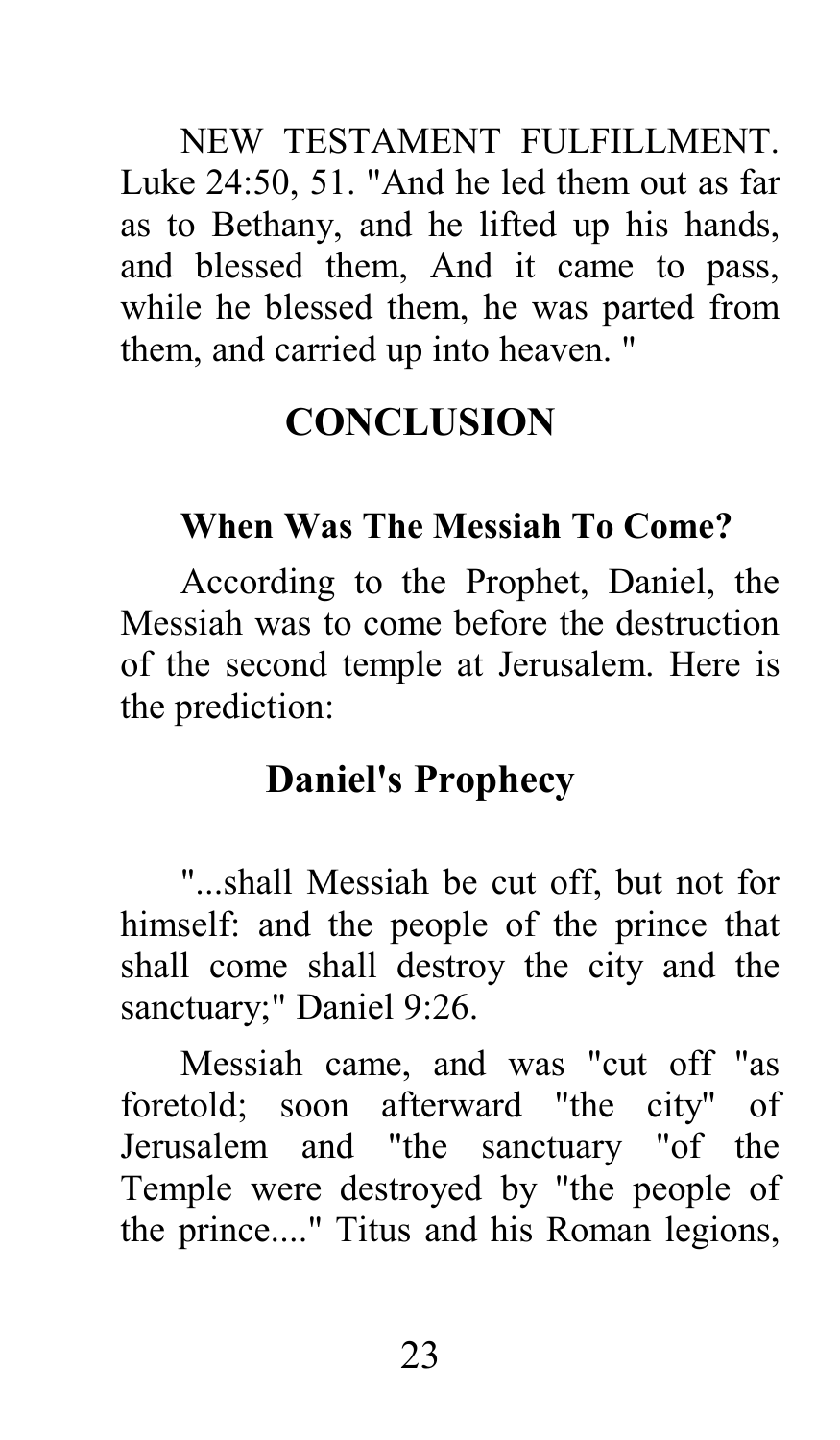in A. D. 70, precisely as predicted long centuries before by Daniel the prophet.

ACTS 10:43: "TO HIM GIVE ALL THE PROPHETS WITNESS, THAT THROUGH HIS NAME WHOSOEVER BELIEVETH IN HIM SHALL RECEIVE REMISSION OF SINS."

For 2000 years, men, nations, and kingdoms have tried to disprove the claims of *Jeshua-Hamashiah*, "Jesus Christ," to the Messiahship He proved. It had stood every test; been tried in the fire of life and bitter conflicts. Yet no other individual or power has affected the whole of humanity and civilization as this Person, for you see He was more than just the philosopher; He was the Messiah.

Of course, it is to be noted, that these are only some of many Old Testament prophecies of the Messiah, that he clearly fulfilled in "*Iesous*"Christ. With these I add a few words of my own: take your Old Testament and search the Scriptures, for in them you will find life, and your MESSIAH. It is my sincere prayer that after genuine consideration of the aforementioned you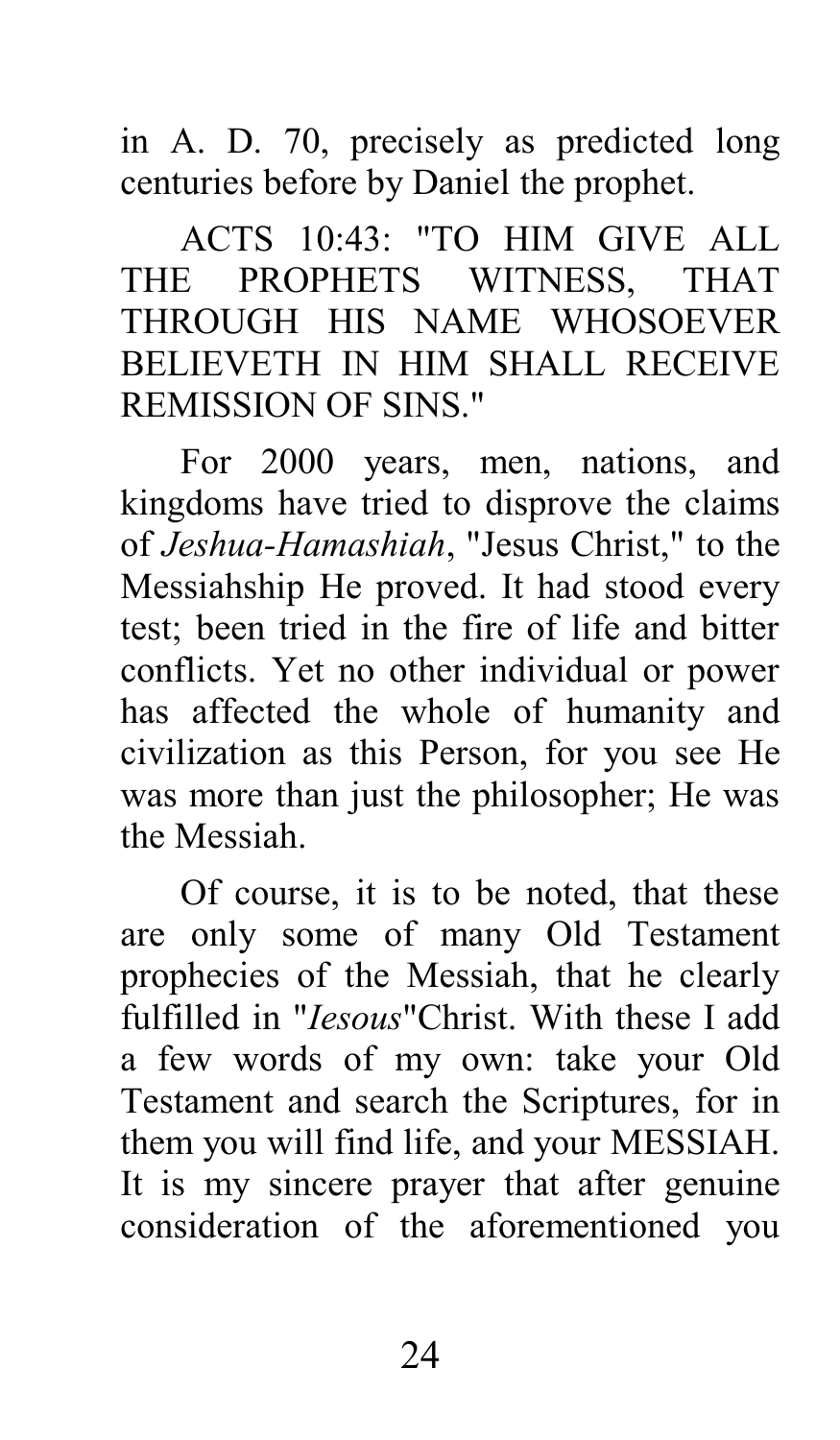will receive this *Jeshua-Hamashiah*, Jesus Christ, as your Hope, Redeemer, and Messiah.

# **OLD TESTAMENT PROPHECIES YET TO BE FULFILLED**

#### **1. MESSIAH IS TO COME IN THE CLOUDS OF GLORY.**

OLD TESTAMENT PROPHECY. Daniel 7:13, 14. "I saw in the night visions, and, behold, one like the Son of man came with the clouds of heaven, and came to the Ancient of days, and they brought him near before him. And there was given him dominion, and glory, and a kingdom, that all people, nations, and languages, should serve him: his dominion is an everlasting dominion, which shall not pass away, and his kingdom that which shall not be destroyed."

**NEW TESTAMENT PARALLEL. Matthew 24:30.** "And then shall appear the sign of the Son of man in heaven: and then shall all tribes of the earth mourn, and they shall see the Son of man coming in the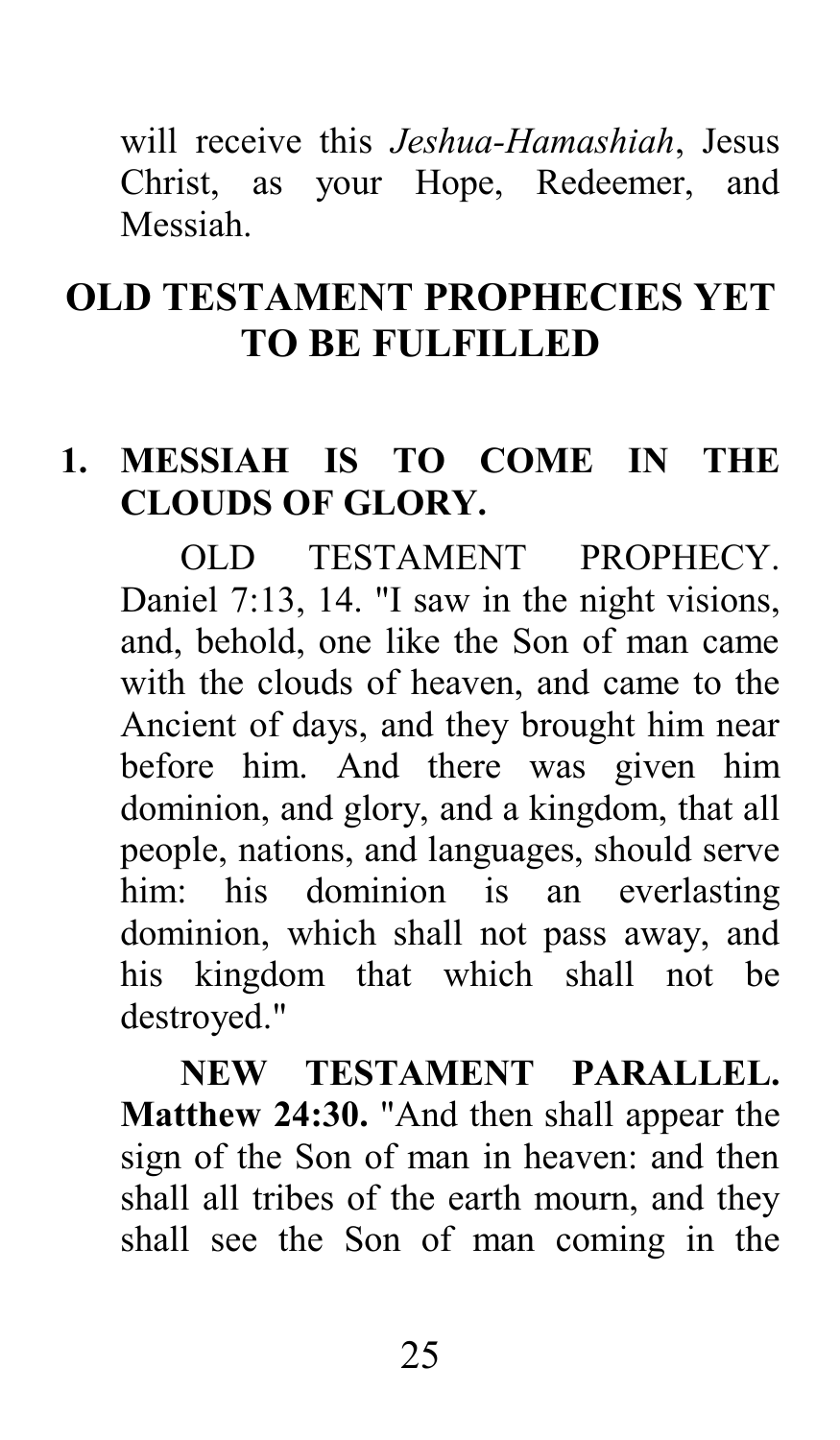clouds of heaven with power and great glory."

Note: Matthew 25:21, 26:24.

#### **2. MESSIAH IS TO SIT ON THE THRONE OF DAVID.**

OLD TESTAMENT PROPHECY. Isaiah 9:6, 7. "For unto us a child is born, unto us a son is given: and the government shall be upon his shoulder: and his name shall be called Wonderful, Counsellor, The Mighty God, The everlasting Father, The Prince of Peace. Of the increase of his government and peace there shall be no end, upon the throne of David, and upon his kingdom, to order it, and to establish it with judgment and with justice from henceforth even for ever. The zeal of the Lord of hosts will perform this."

NEW TESTAMENT PARALLEL: Luke 1:32, 33. "He shall be great, and shall be called the Son of the Highest: and the Lord God shall give unto him the throne of his father David: And he shall reign over the house of Jacob forever; and of his kingdom there shall be no end. "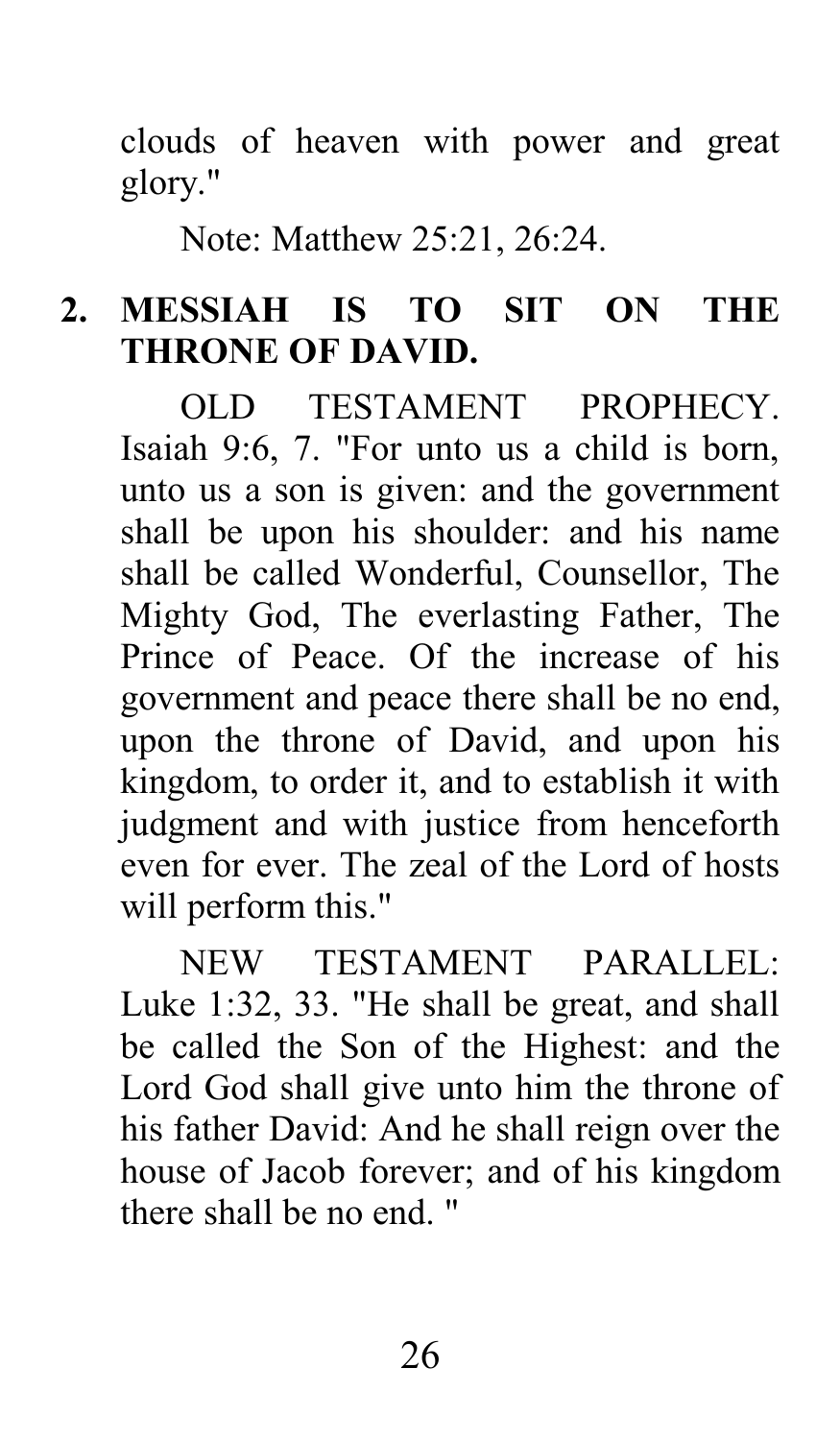#### **3. MESSIAH IS TO REIGN OVER ALL THE EARTH.**

OLD TESTAMENT PROPHECY. Psalm 72:8, 11. "He shall have dominion also from sea to sea, and from river unto the ends of the earth. Yea, all kings shall fall down before him: all nations shall serve him."

NEW TESTAMENT PARALLEL: Philippians 2:9-11. "Wherefore God also hath highly exalted him, and given him a name which is above every name: That at the name of Jesus every knee should bow, of things in heaven, and things in earth, and things under the earth; And that every tongue should confess that Jesus Christ is Lord, to the glory of God the Father."

Hebrews 1:8. "But unto the Son he saith, Thy throne, O God, is for ever and ever: a sceptre of righteousness is the sceptre for thy kingdom."